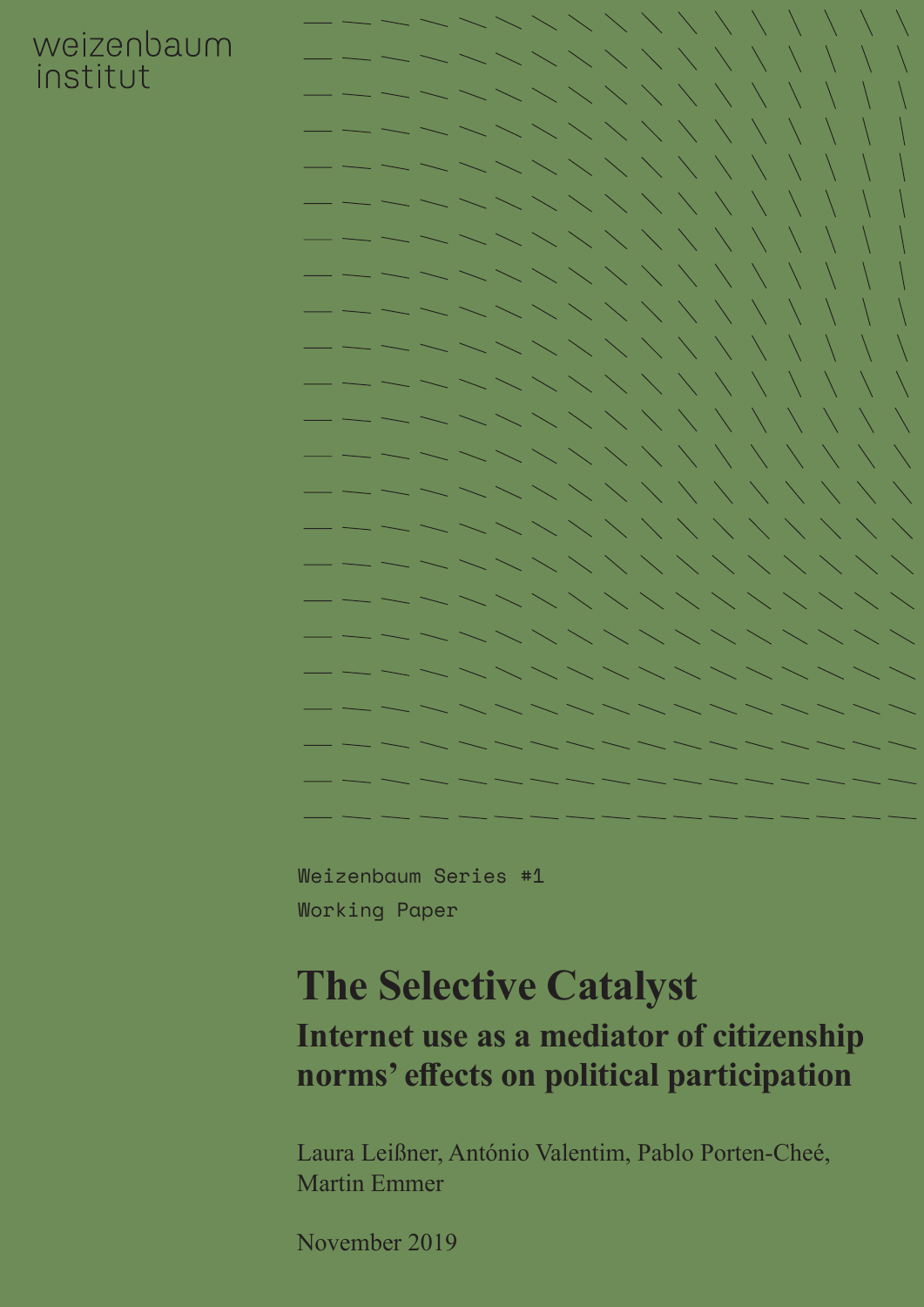Weizenbaum Series

**Edited by**

Weizenbaum Institute for the Networked Society – The German Internet Institute Hardenbergstraße 32 10623 Berlin https://www.weizenbaum-institut.de

#### **Project Coordination**

Wissenschaftszentrum Berlin für Sozialforschung Reichpietschufer 50 10785 Berlin

Persistent long-term archiving of these proceedings is ensured by the Social Science Open Access Repository and the DOI registration service in Germany for social science and economic data da|ra.

DOI 10.34669/wi.ws/1

This work has been funded by the Federal Ministry of Education and Research of Germany (BMBF) (grant no.: 16DII111, 16DII112, 16DII113, 16DII114, 16DII115, 16DII116, 16DII117 – "Deutsches Internet-Institut").

These proceedings are available open access and are licensed under Creative Commons Attribution 4.0 (CC-BY 4.0): http://creativecommons.org/licenses/by/4.0/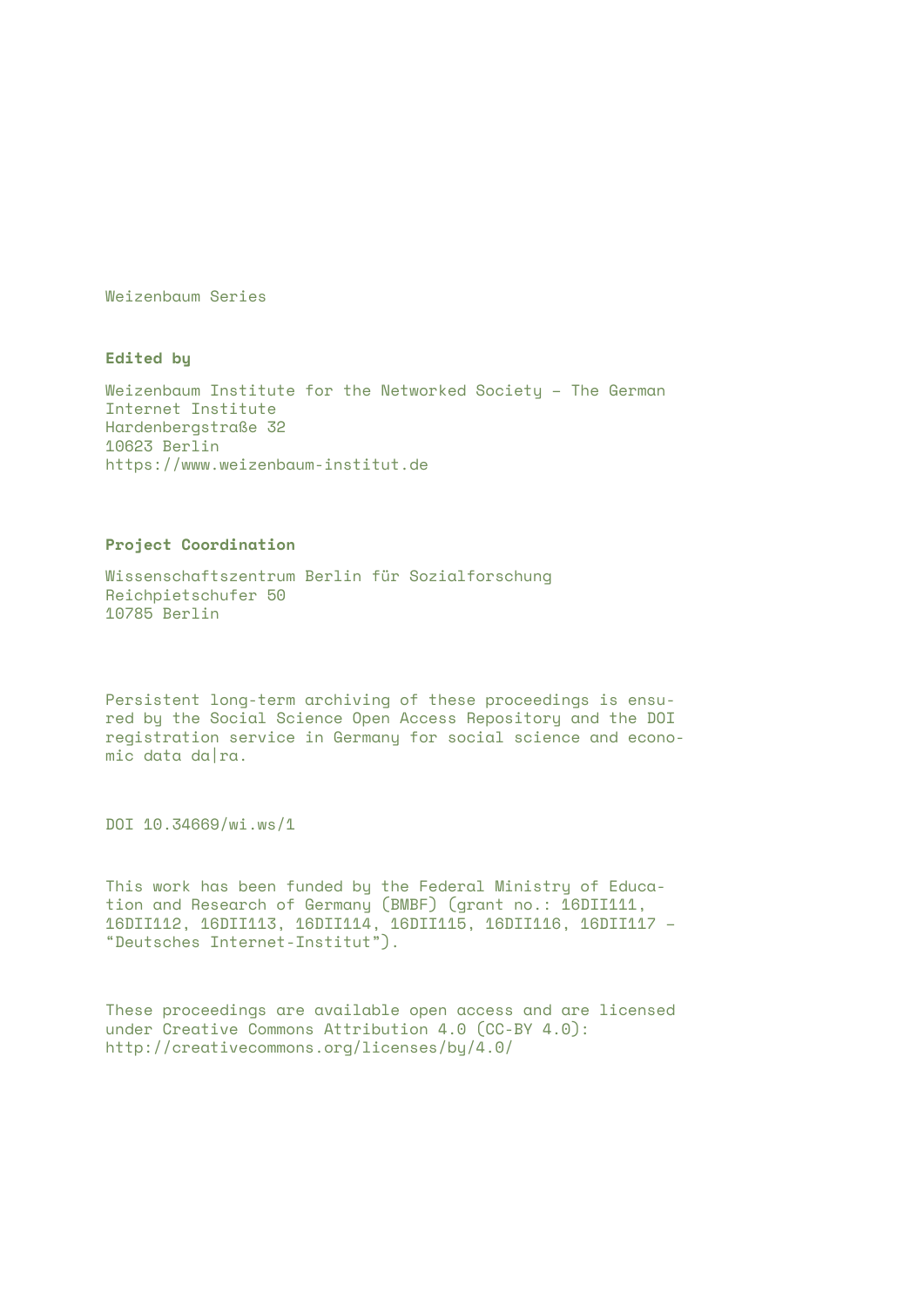**The Selective Catalyst: Internet use as a mediator of citizenship norms' effects on political participation**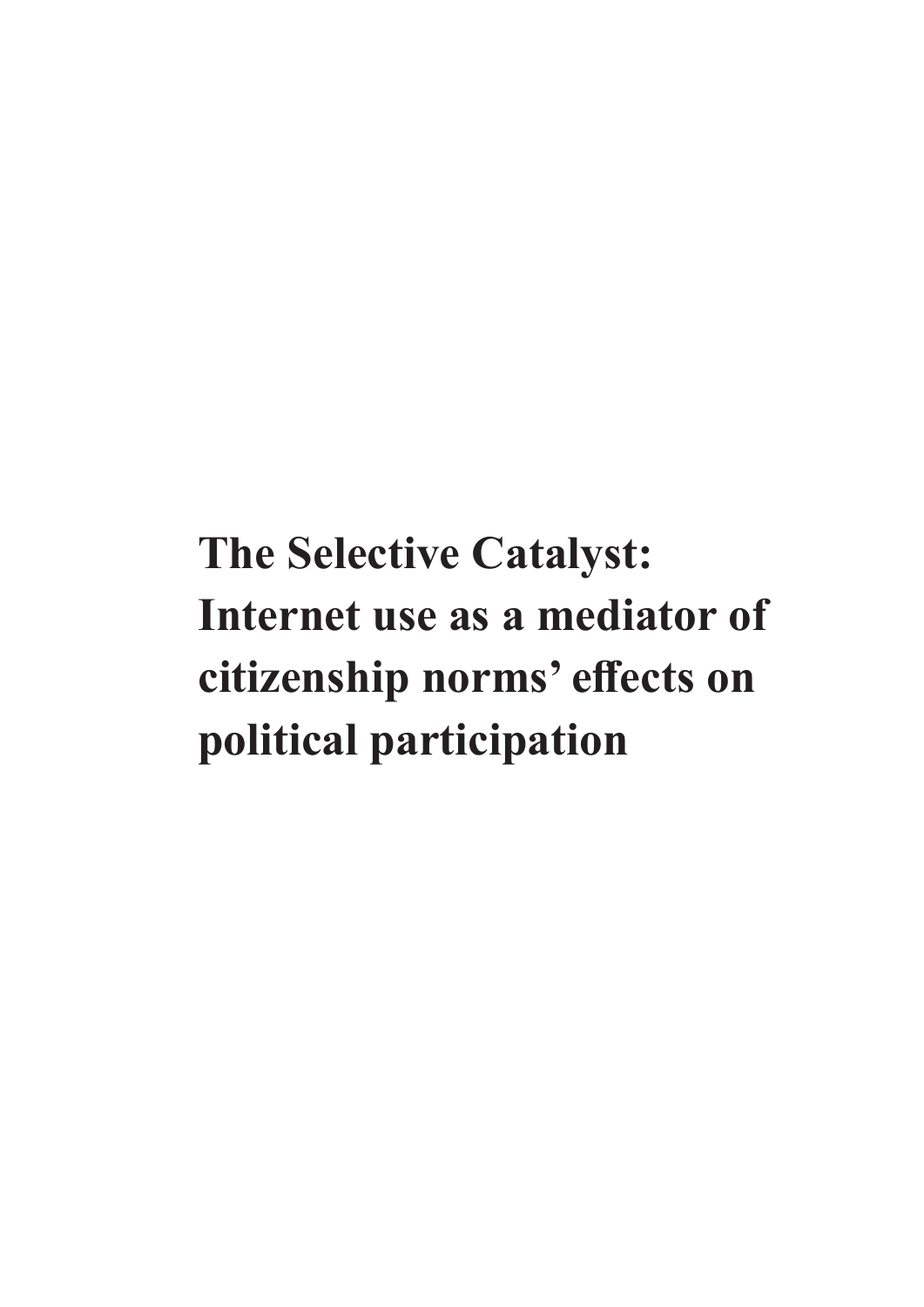# **Abstract**

We test the mediating effect of media use on the effects of citizenship norms – shared ideas of what a good citizen is – on political participation. We do so by comparing France and Finland, two countries with distinct media trust levels. Results support the notion that Internet use works as a selective catalyst of political participation, as it is enhanced merely by engaged citizenship norms but not by dutiful citizenship norms. Within the nexus of citizenship norms, media use, and political participation, this article contributes to a better understanding of the normative premises for the Internet use to promote political engagement within differing media contexts.

Keywords: citizenship norms, Internet use, political participation, mediation analysis

#### **Recommended Citation (APA)**

Leißner, L., Valentim, A., Porten-Cheé, P., & Emmer, M. (2019). The Selective Catalyst: Internet use as a mediator of citizenship norms' effects on political participation. *Weizenbaum Series, 1,* 1-26.<https://doi.org/10.34669/wi.ws/1>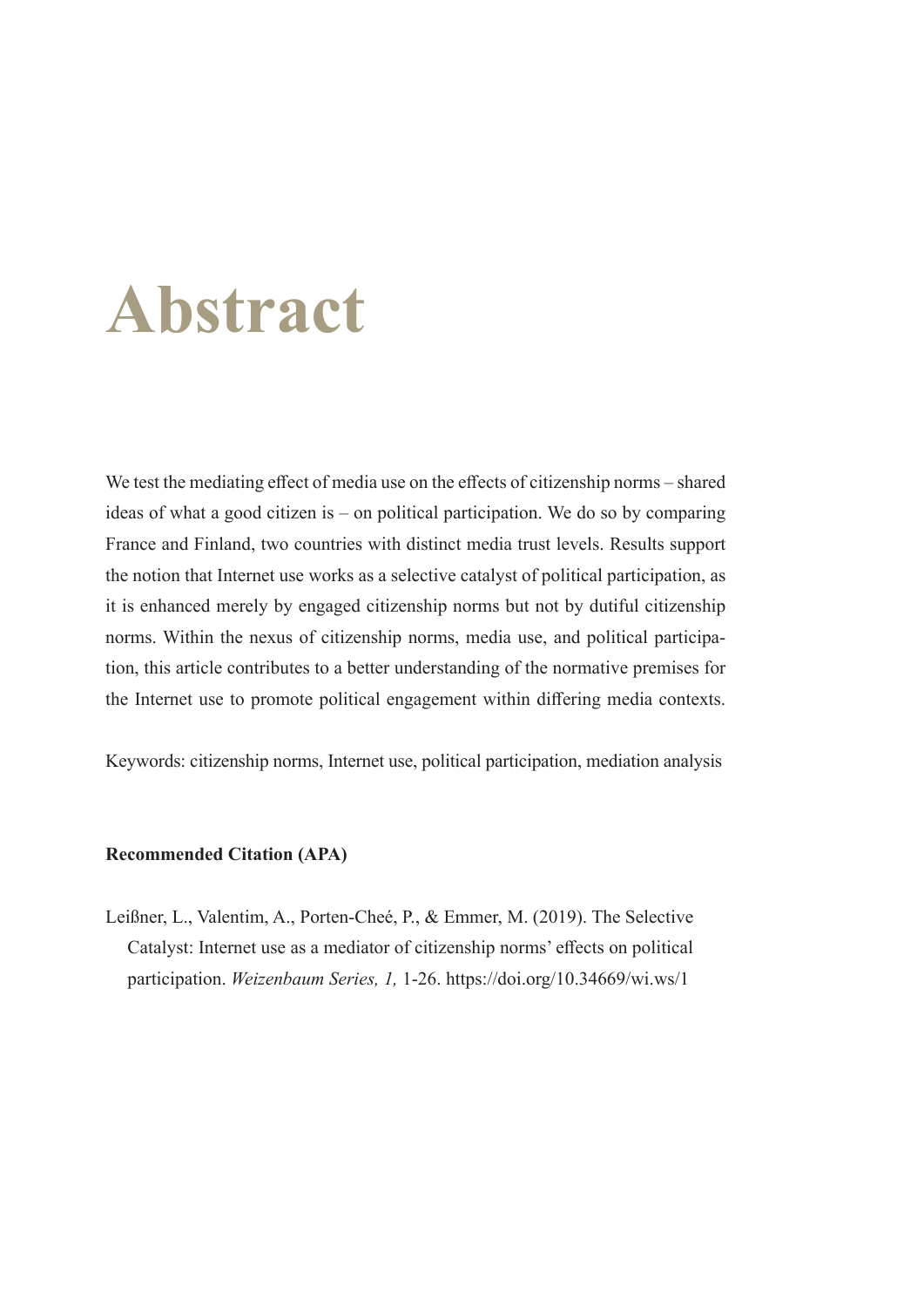# **Introduction**

The Internet has an increasingly important role in how people learn about the world around them and interact with it. However, in times of debates on fake news and alternative facts, pundits often blame the Internet for citizens' inability to access truthful information about politics. Yet, the online world provides platforms for citizens to discuss politics and to pursue collective action in ways and with consequences that would have been previously difficult (Bennett and Segerberg, 2013). Therefore, and although the information available on the Internet presents opportunities and challenges simultaneously (Mutz and Young, 2011), it provides an environment where users can share and negotiate their understandings of citizenship, in ways that can affect their political behavior.

In this paper, we test whether understandings of what a good citizen is – citizenship norms – affect political participation, whether media use mediates this effect – with a special focus on Internet use –, and the extent to which these effects hold in different media contexts. We use data from the International Social Survey Programme (ISSP) to test these mechanisms in two countries with different levels of media trust – France and Finland.

Political participation is becoming more diverse and is undergoing changes (Norris and Inglehart, 2009), which can be partly explained by transformations in cultural values: from duty-based value orientations to more post-materialistic and self-expressive ones (Welzel, Inglehart and Kligemann, 2003). The link between changing values and political participation has been conceptualized by citizenship norms; normative beliefs about what a good citizen is (Dalton, 2006). According to this approach, citizens in Western democracies are moving from supporting dutiful citizenship norms – anchored on strong civic duty and social order – to more engaged notions of citizenship, with weaker ties to the state, but reinforcing the importance of individualized engagement (Bennett, 2008; Dalton, 2008). These transformations in citizenship norms are argued to influence political participation, making citizens participate more in non-traditional forms and less in dutiful-based forms, such as joining political parties.

Nevertheless, research on the link between citizenship norms and types of political behavior has received mixed support thus far. By studying this effect in different contexts, we aim to provide a better understanding of the extent to which citizenship norms affect participation. Furthermore, although communication is essential for negotiation of norms, research on the impact of media use on the effects of citizenship norms on political participation has been scarce and provided mixed results. In a world where citizens are increasingly permanently online (Vorderer et al., 2018) and receiving more personalized information (Beam and Ko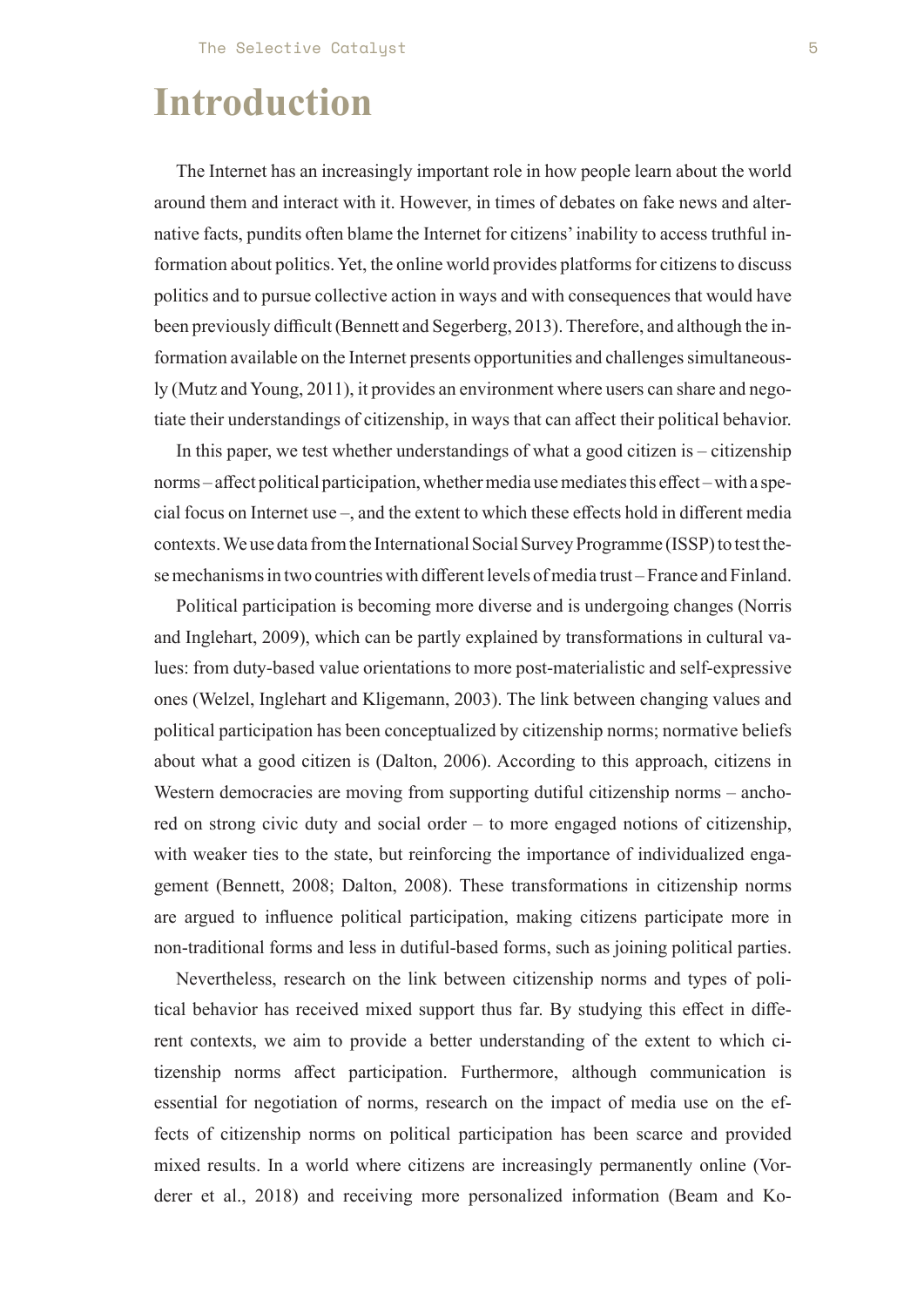sicki, 2014), it is important to clarify whether such conditions affect the means by which citizenship norms are negotiated and, ultimately, how they affect political participation. Hence, we focus on the role of Internet use for political purposes.

As the Internet provides an environment that promotes non-institutional participation (e.g., Bimber, 2012), we argue that its use for political information can strengthen the link between engaged citizenship norms and these forms of political participation. This is particularly relevant because it would suggest that the more people use online media, the more they engage in politics in non-traditional forms. As online media are becoming more important, to understand these mechanisms is particularly significant.

Our results show that engaged citizenship norms are associated with greater Internet use in both countries, and, consequently, to greater participation. In line with our theoretical argument, this catalyzing effect is not shown for dutiful norms. This article thus adds to the literature on citizenship norms by further exploring the link between them and political behavior, by testing this effect in different contexts, and by providing insights on how media use affects this relationship. Additionally, by focusing on online media use and its impact on participatory behavior, we address the wider debate on how the Internet affects democratic processes.

### **Theoretical Background**

### **Citizenship Norms in a changing world**

Cultural values in Western democracies are changing, making their citizens supporting more individualistic values (Inglehart, 1990). As these values emphasize more direct forms of participation (Inglehart and Welzel, 2005), these transformations impact the way by which people engage in politics. Today, particularly among young people, political participation is increasingly individualized, clashing with more traditional, representative forms of participation (e.g., Bennett, 2008). Accordingly, citizens today engage more in lifestyle, project-oriented, and identity-based politics, taking part in more expressive and ad-hoc forms of participation and less in traditional, institutional-oriented ones (Bang and Eva, 1999; Bennett and Segerberg, 2013; Loader, Vromen and Xenos, 2014; Vromen, 2017).

An approach that integrates changing value structures with the changing nature of political participation is that of citizenship norms. Citizenship norms are shared images of what good citizenship is, which are expected to shape political behavior (van Deth, 2007;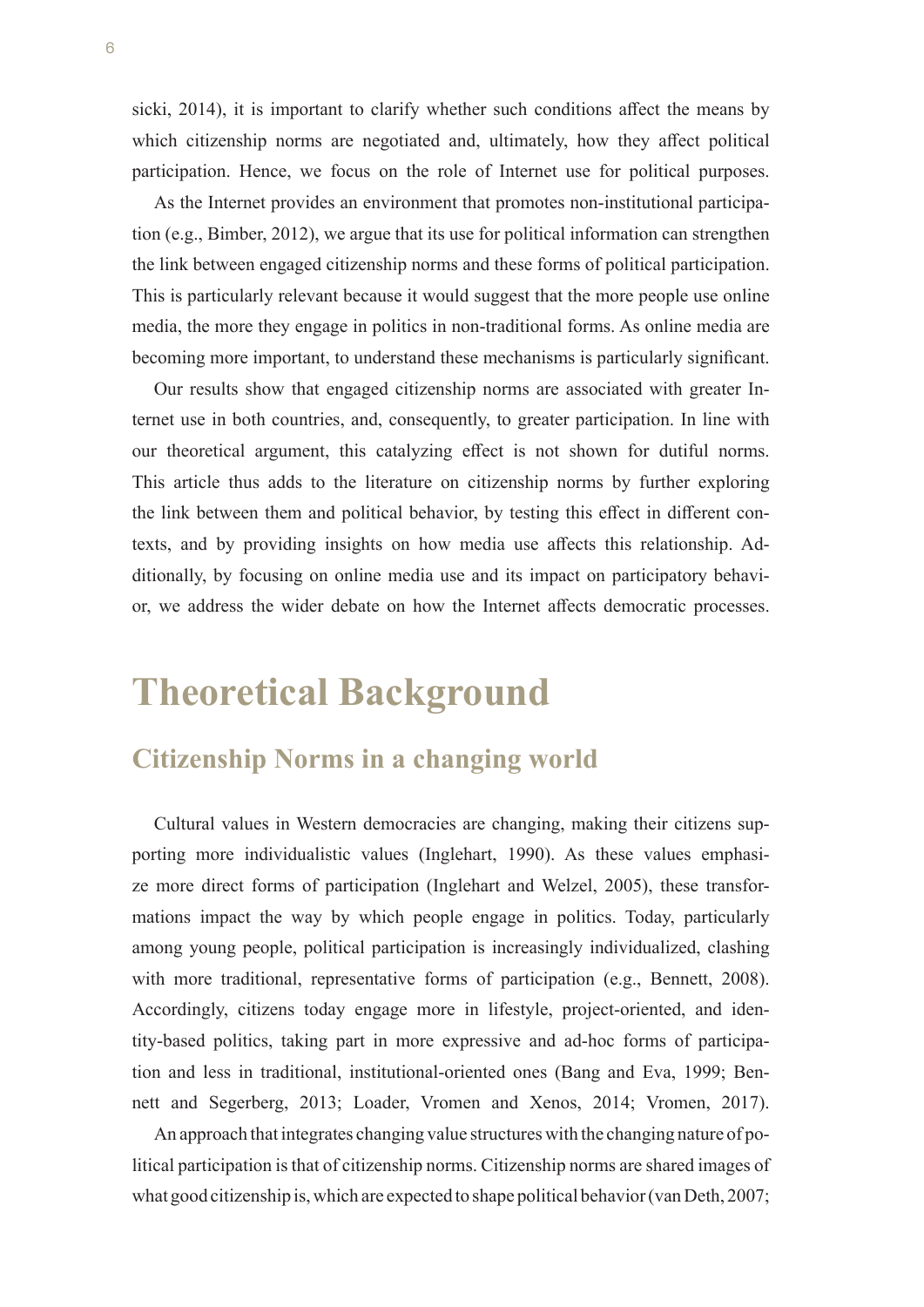Dalton, 2008). As a result of transformations in cultural values, citizens in Western democracies are moving from duty-based citizenship norms – which highlight civic duty, citizens' responsibility towards government and social order – towards more engaged citizenship norms – characterized by a weaker sense of duty to the state and an emphasis on personalized politics and social responsibility (Bennett, 2008; Dalton, 2008).

This shift from duty-based to more engaged norms is said to affect how citizens participate in politics. Thus, people who support duty-based citizenship are more prone to participate in traditional politics, such as voting or joining political parties (Dalton, 2008). Contrastingly, those who support a more engaged citizenship participate in more individualized and less conventional politics (Bennett, 2008), such as boycotting products.

Some research supports the notion that different support for certain types of citizenship norms predict certain forms of political participation (Theiss-Morse, 1993; Dalton, 2006; Copeland, 2014; Chang, 2016). However, research has also yielded results that challenge this distinction between the two types of citizenship norms and, more importantly, their impact on political behavior. In a study with 25 countries, Bolzendahl and Coffé (2013) found that support for dutiful norms also is associated to more engaged forms of participation, such as individualized activism, and that support for the two types of norms varies considerably across different countries (see also Coffé and van der Lippe, 2010). Likewise, in a study on adolescents' citizenship norms in 38 countries, Hooghe, Oser and Marien (2016) found that less than half the participants fit ideal types of dutiful or engaged citizenship ideals, and that other forms of conceptualizing a good citizen exist. Furthermore, Copeland and Feezell (2017) found that support for engaged citizenship norms is positively associated with both electoral and non-electoral participation. Thus, previous research on the distinction between the two types of citizenship norms and their impact on political behavior provides mixed results, urging for more research on this relationship.

### **Learning norms: Citizenship norms, media use and political participation**

A fruitful way of understanding the impact of citizenship norms on political participation is to explore the means by which these norms are transmitted and negotiated. As channels through which societies negotiate ideals of good citizenship, the media are a particularly important object of research for a better understanding of citizenship norms and their effect on political participation.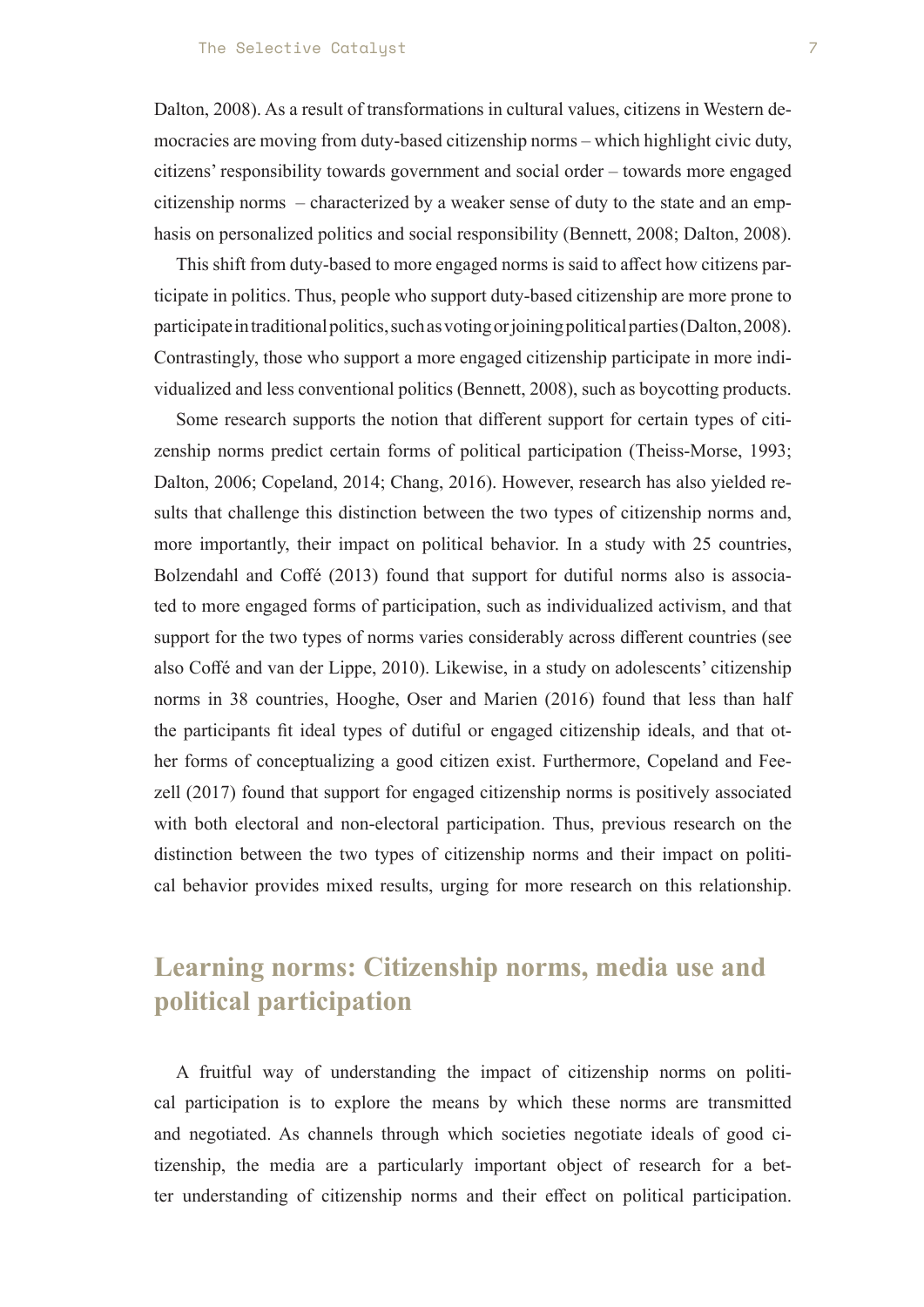However, the relationship between citizenship norms, media use, and political participation is still under-researched (Copeland and Feezell, 2017). Media use is a well-established predictor of political participation (Almond and Verba, 1963; Shah, McLeod and Yoon, 2001), as higher media use, particularly for political information-seeking, is positively associated with political participation. Likewise, Internet use has been shown to foster participation in politics (Boulianne, 2009). Nevertheless, isolating the effects of media use on political participation can be misleading.

Communication is a central form by which people are socialized into norms (Hogg and Reid, 2006), impacting their perceptions of the prevalence of certain behaviors in society and informing them on the extent to which certain behaviors might be supported or sanctioned (Lapinski and Rimal, 2005). The Internet, and social media particularly, offer and stimulate horizontal networks; centered on peer-to-peer, non-institutional-mediated forms of interaction, which contrasts with the more top-down, institutional, and hierarchical forms of political organization in the offline world (Bennett, Wells and Rank, 2009). As a consequence, the Internet is furthering the transformations in value structures and political participation, enhancing more individualized participation in politics (Bimber, 2012). Thus, it is particularly relevant to understand the role of the media – and of the Internet in particular – in the effect of citizenship norms on political participation.

Different patterns of media use are related to different repertoires of participation and citizenship norms (Bennett, 2008). The Internet provides platforms where people learn and negotiate citizenship norms (Ohme, 2018) and has been shown to foster engaged forms of participation (Shehata, Ekström and Olsson, 2016). Conversely, dutiful citizenship norms are related to traditional media use, such as news or political ads. Moreover, dutiful information-seeking behavior, such as looking for information about a candidate or reading news, leads to more traditional and institutional forms of political participation (Feezell, Conroy and Guerrero, 2016; Shehata, Ekström and Olsson, 2016; Ohme, 2018), as well as to enhanced support for dutiful norms (Chang, 2016). On the other side, more innovative forms of seeking information are associated with more engaged norms and forms of participation (Feezell, Conroy and Guerrero, 2016).

These studies point to the need of a better understanding of the relationship between citizenship norms, media use, and political participation better. Further, they stress the complex role of media use in this relationship, as well the need to understand it as more than an isolated variable. Copeland and Feezell (2017) studied media use as a moderator of the effects of citizenship norms on political participation in the US but found no significant effects. Likewise, Ohme (2018) found little effects of the role of online media use in citizenship norms and their effects on participation. Given the recency and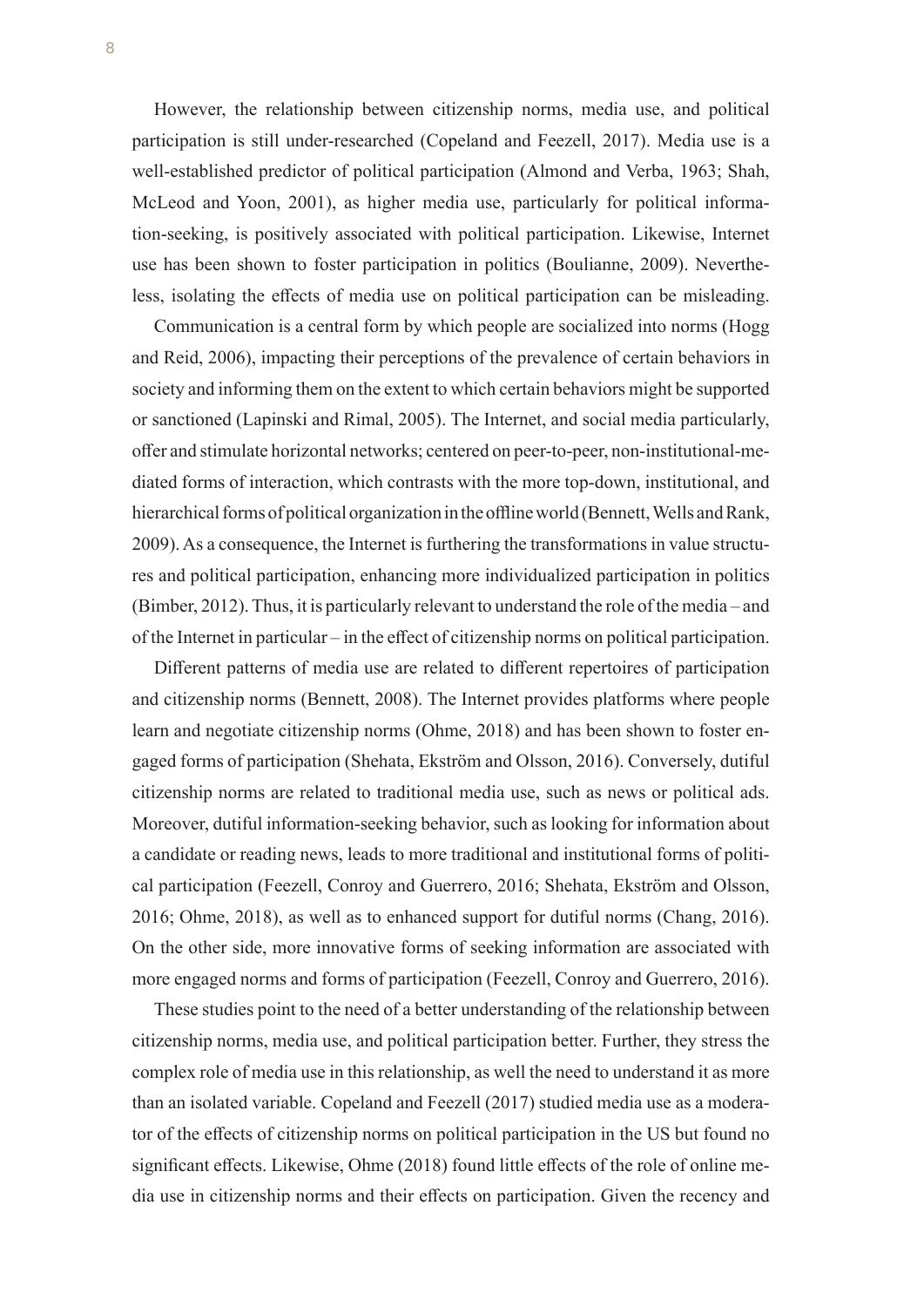mixed results of this research stream, the present study aims is to provide a theoretical underpinning and empirical inquiry that contributes to clarifying the links between citizenship norms, media use, and political participation, focusing on Internet use.

We argue that socialization into different citizen roles leads to different ways of media use, which, in turn, affect one's political participation. Therefore, this study looks beyond the mere explanatory value of media use for political participation, focusing instead on the media as a catalyzer of the effect of citizenship norms on political participation. This article aims to provide insights into these issues by exploring the relationship between support for dutiful or engaged citizenship norms, using traditional mass media or the Internet and forms of political participation, in different media contexts.

#### **Research questions, hypotheses and country selection**

**Research question.** Normative behavior is strongly affected by whether norms are focal when the behavior is enacted (Cialdini, Kallgren and Reno, 1991). As spaces where non-traditional forms of participation are fostered, online media seem as particularly suited to those supporting engaged citizenship norms. Moreover, they can provide cues for engaged norms when participating in politics and, ultimately, foster non-traditional participation. Consequently, those who support more engaged views of citizenship, would use the Internet more, which, in turn, would make them participate more in non-traditional politics. Hence, it is particularly relevant to study the role of media as a mediator of the effect of citizenship norms in political participation. We investigate these links by adopting the following research question: *Does Internet use mediate the effects of engaged citizenship norms on political participation?* (see Figure 1).



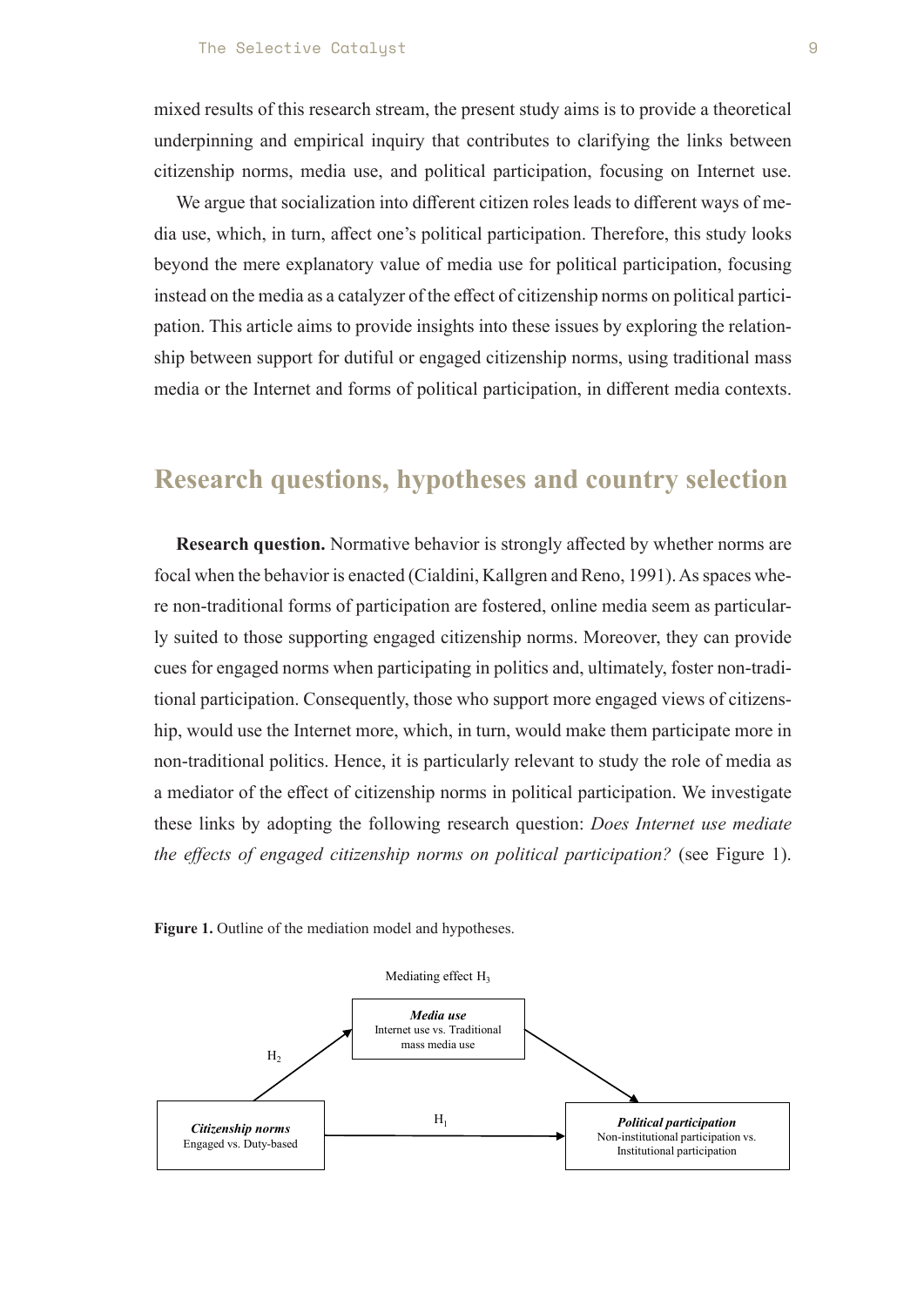**Hypotheses.** As evidence for the link between citizenship norms and political participation is still mixed, this study aims to study this effect in two countries which are less explored; France and Finland. Following this, we expect that *citizenship norms affect political participation (H1)*.

It is often argued that the shift to more engaged citizenship norms is partially driven by a decrease in trust in politicians and political institutions (e.g., Bennett, 2008). Moreover, one way by which participation is changing from more traditional to more engaged forms is a shift from institutional to non-institutional participation, such as ad hoc demonstrations or political consumerism (e.g., Kern, Marien and Hooghe, 2015). Nevertheless, the study of the effect of citizenship norms on political participation rarely tests the distinction between institutional and non-institutional participation. This study will do so, providing a particularly suited framework to test the theory's assumptions. Specifically, we expect that *support for duty-based norms fosters institutionalized participation (H1a)*, and *support for engaged norms fosters non-institutionalized participation (H1b)*.

Communication is central for the development of norms (Hogg and Reid, 2006). As such, media can be a way by which citizens access information about norms and expectations on political behavior and through which these are negotiated. Furthermore, we expect that the more individuals think one should be active in politics in order to be a good citizen, the more they use media in order to be informed about politics. Following this, we expect that *support for – dutiful or engaged – citizenship norms leads to more media use (H2)*.

The relationship between different types of citizenship norms and different types of media use is still under-researched. We expect Internet use to have a special role in this relationship. Online media provide an environment that is detached from institutional settings, where individuals participate on their own terms (Bimber, 2012), and therefore are tailored for personalized participation. Departing from this, we argue that those who support engaged citizenship find an ideal platform on the Internet, and, therefore expect that *support for engaged citizenship norms leads to greater Internet use, when compared to support for duty-based norms (H2a)*.

Media use is positively associated with political participation. However, there is a lack of research on the influence of different types of media use on different types of participation. We expect that a reason why research on the relationship between citizenship norms, media use, and political participation has provided mixed results is that it focuses on direct effects. In H2 we postulate that enhanced support for citizenship norms leads to greater media use. As the Internet provides platforms that are appropriate for the development of non-institutional political participation, we expect it to have a specific role in this mediation and that *Internet use, in contrast to mass media use, mediates*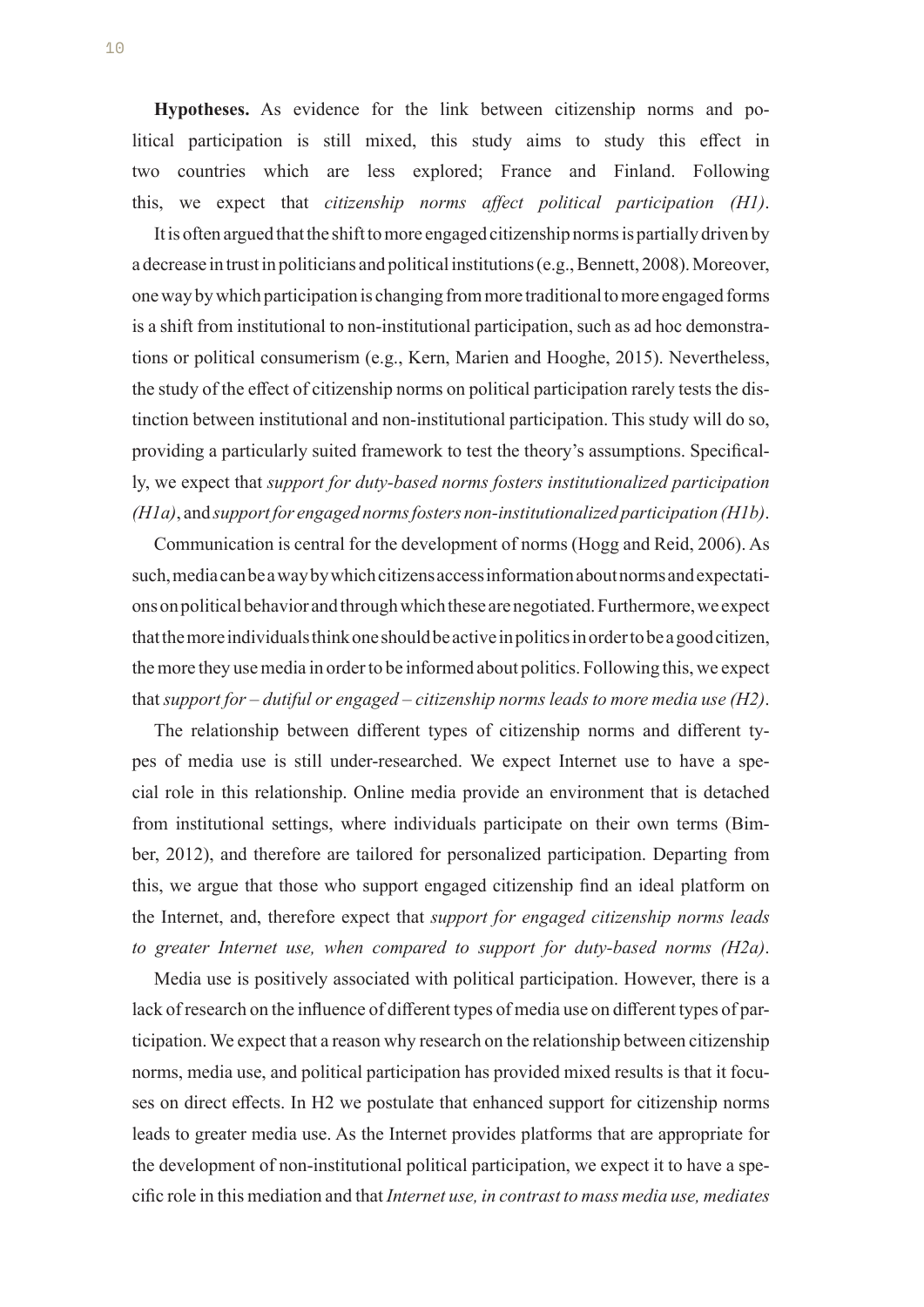#### *the effects of engaged citizenship norms on political participation (H3)* (see Figure 1).

**Country selection.** Following previous research (e.g., Rimmer and Weaver, 1987), we expect that as people trust mass media less, they will use it less. As a consequence, in contexts where media trust is lower, we expect citizens to rely more on the Internet. If this holds true, the Internet would have a particularly relevant role in mediating the relationship between citizenship norms and political participation in these contexts, as people would be more exposed and trust more platforms that foster engaged forms of participating. Following this, we select two countries with dissimilar news trust levels, Finland and France. According to the *Reuters Institute Digital News Report 2017*, 62% of Finnish participants trust the news media most of the time, while only 30% of the French participants said so (Newman et al., 2017).

Research on citizenship norms has mostly focused on the US, and studies on other countries have often yielded results which do not entirely support the theory's assumptions (Coffé and van der Lippe, 2010; Hooghe, Oser and Marien, 2016). However, while France and Finland present cases of different media trust conditions, other baseline parameters are similar enough to ensure comparability: these are two well-established European democracies, both EU member states, with generally similar patterns of political participation (Gallego, 2007). Of particular interest here, these countries have similar household Internet penetration (Eurostat, 2018). Although we did not include trust in our analytical model, the above-mentioned differences serve as convincing criteria for selecting these countries, allowing us to provide initial research on the effects of different media environments on citizenship norms and their effects on participation.

The contribution of studying these countries is twofold. Firstly, it researches citizenship norms and political participation within an environment other than that of the US, where the theory was developed and most research on it was conducted. Secondly, by studying countries which are similar politically, but have different levels of media trust, we are able to test our expectations under dissimilar media environments, providing some generalization of our findings.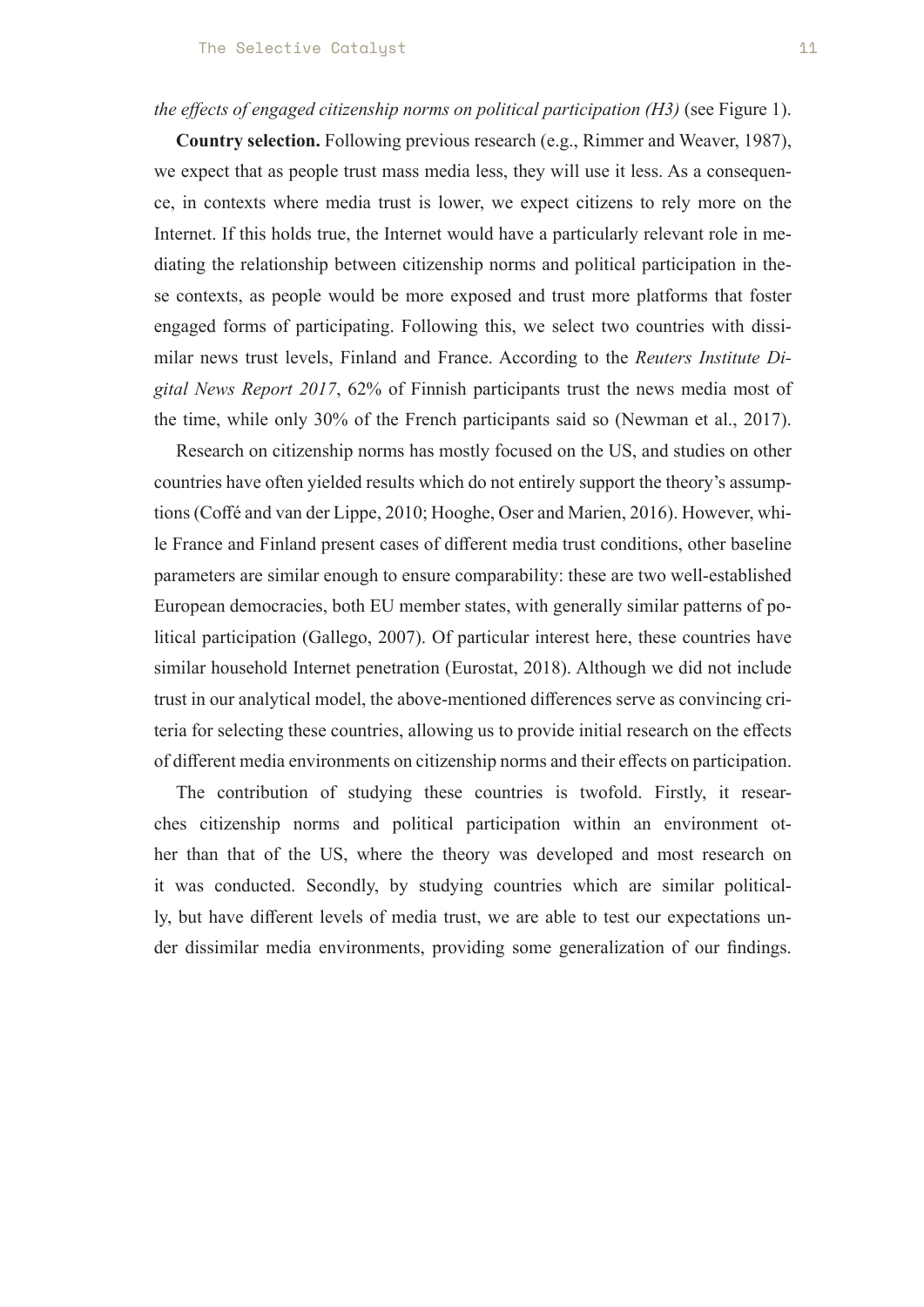### **Method**

#### **Data**

To test our hypotheses, we used data from the 2014 Citizenship II Module from the ISSP. This module was conducted in 34 countries, focusing on issues of civil rights, political participation, and communication (see Scholz, Jutz, Pammett, & Hadler, 2017). In France and Finland, the survey was administered via web survey or email. The total sample was of 1,259 participants for Finland and 972 for France.

**Dependent variables: Political participation.** The ISSP measured respondents' engagement in different political actions. We classified eight items into two distinct dimensions: (1) *institutional participation*, and (2) *non-institutional participation*. We tested the fitness of these dimensions using a confirmatory factor analysis, which showed good applicability in both countries (see Appendix A).

*Institutional participation* included all items concerned with actions directly aimed at the political system: (a) being a party member; (b) attending a political rally or meeting, (c) contacting a politician (Finland (FI):  $M = 1.76$ ,  $SD = 0.67$ , *α* = 0.63; France (FR): *M* = 1.69, *SD* = 0.67, *α* = 0.64). Following previous research on political participation, we excluded voting from these categories. We did so as voting is a very common activity and thus very different from other participatory behaviors, which would overshadow other relations in the data, or beg for it to be analyzed separately (Marien, Hooghe and Quintelier, 2010; De Rooij, 2012).

*Non-institutional participation* included all items on actions which seek political change, but take place outside the institutional sphere: (d) signing a petition, (e) taking part in a demonstration, (f) boycotting certain products, (g) donating money or raising funds, and (h) contacting the media (FI:  $M = 2.23$ ,  $SD = 0.70$ ,  $\alpha = 0.76$ ; FR:  $M = 2.41$ ,  $SD = 0.70$ ,  $\alpha = 0.68$ ).

All items of political participation were measured on a 4-point Likert scale. Party membership was measured on a scale of  $1 =$  "Never belonged to one";  $2 =$  "Used to belong to one";  $3 =$  "Belong to one but do not actively participate", and  $4 =$  "Belong to a party and actively participate". All other items were measured on a scale of  $1 =$  "Have not done it and would never do it";  $2 =$  "Have not done it but might do it";  $3 =$  "Have done it in the more distant past", and  $4 =$  "Have done it in the past year". As these variables have a right-skewed distribution, we log-transformed them before calculating the mean index for each dimension.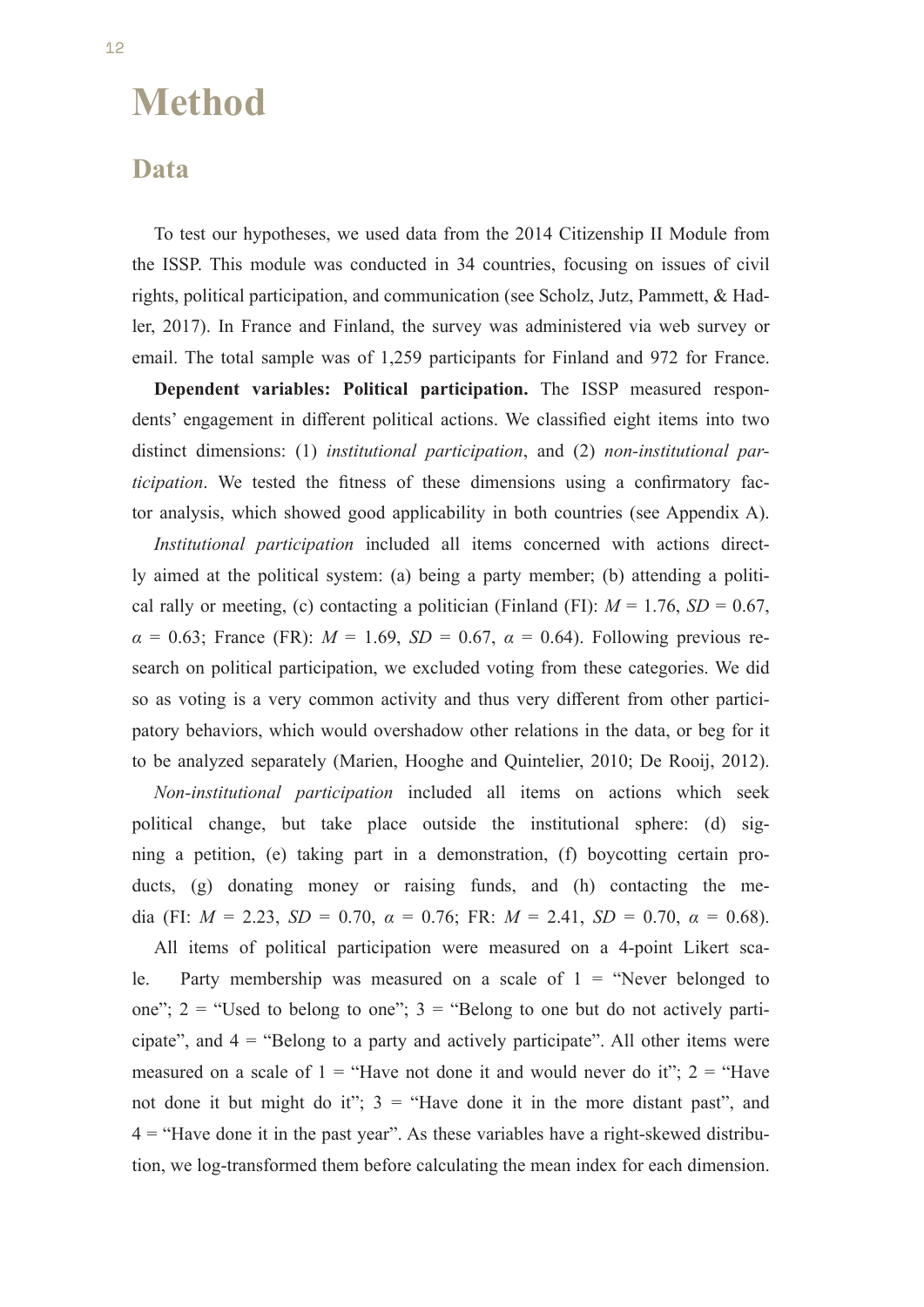**Independent variables: Citizenship norms.** We adopted the following citizenship norms items: (a) never try to evade taxes, (b) obey laws, (c) always vote in elections, (d) buy or boycott goods for political/ethical/environmental reasons, (e) help people in your country who are worse off than yourself, (f) help people in the world who are worse off than yourself, (g) be active in social and political associations, and (h) try to understand the reasoning of people with other opinions, measured in a 7-point Likert scale (from  $1 =$  "Not at all important" to  $7 =$  "Very important"). Following previous conceptualizations (e.g., Dalton, 2008), we distinguished between *dutiful* and *engaged* citizenship norms. A confirmatory factor analysis yielded good applicability of this distinction (see Appendix A). We then calculated mean indices for both dimensions. The dutiful citizenship norms dimension included (a), (b), and (c) (FI:  $M = 5.94$ ,  $SD = 1.06$ ,  $\alpha = 0.62$ ; FR:  $M = 6.04$ , *SD*  $= 0.97$ ,  $\alpha = 0.54$ ). The engaged citizenship norms dimension contained (d), (e), (f), (g), and (h) (FI:  $M = 4.54$ ,  $SD = 1.08$ ,  $\alpha = 0.75$ ; FR:  $M = 4.82$ ,  $SD = 1.16$ ,  $\alpha = 0.74$ ).

**Mediator: Political media use.** The ISSP measured media use by asking respondents how often they obtain political news from the following sources: (a) newspapers, (b) television, (c) radio, and (d) Internet. These items were measured on a 7-point Likert scales (from  $1 =$  "Never" to  $7 =$  "Several times a day").

As our aim is to compare Internet use with other sources of media, we compared two different mediators: (1) *traditional mass media use*, including (a), (b), and (c) (FI:  $M = 4.06$ ,  $SD = 1.58$ ,  $\alpha = 0.77$ ; FR:  $M = 3.66$ ,  $SD = 1.67$ ,  $\alpha = 0.64$ ), and (2) *Internet use* as a single item (FI: *M* = 3.35, *SD* = 2.15; FR: *M* = 2.92, *SD* = 2.20).

**Control variables.** We controlled for socio-demographic variables that are traditionally associated with political participation; *age*, *education*, and *gender*. *Age* was included as the participants' age in years (FI:  $M = 48.87$ ,  $SD = 15.87$ ; FR:  $M = 48.85$ ,  $SD = 15.83$ ). *Education* was measured on a 7-point Likert scales (from  $1 =$  "No formal education" to  $7 =$  "Upper-level tertiary (master, doctor)", FI: median = post-secondary; FR: median = upper secondary). *Gender* was measured as a dichotomous variable  $(1 = "Male" and 2 = "Female", FI: female = 55%; FR: female = 53%).$ 

Additionally, we controlled for sociopolitical predictors of participation; *political interest*, *political efficacy*, *political trust*, and *social trust* (see Verba, Schlozman and Brady, 1995). *Political interest* was measured by the item "How interested would you say you personally are in politics?" on a 4-point Likert scale (from  $1 = "Not"$ at all interested" to  $4 =$  "Very interested", FI:  $M = 2.43$ ,  $SD = 0.75$ ; FR:  $M = 2.62$ , *SD* = 0.86). *Political efficacy* was measured by the item "The government does not care what people like me think," on a 5-point scale  $(1 -$ "Strongly agree" to  $5 -$  "Strong-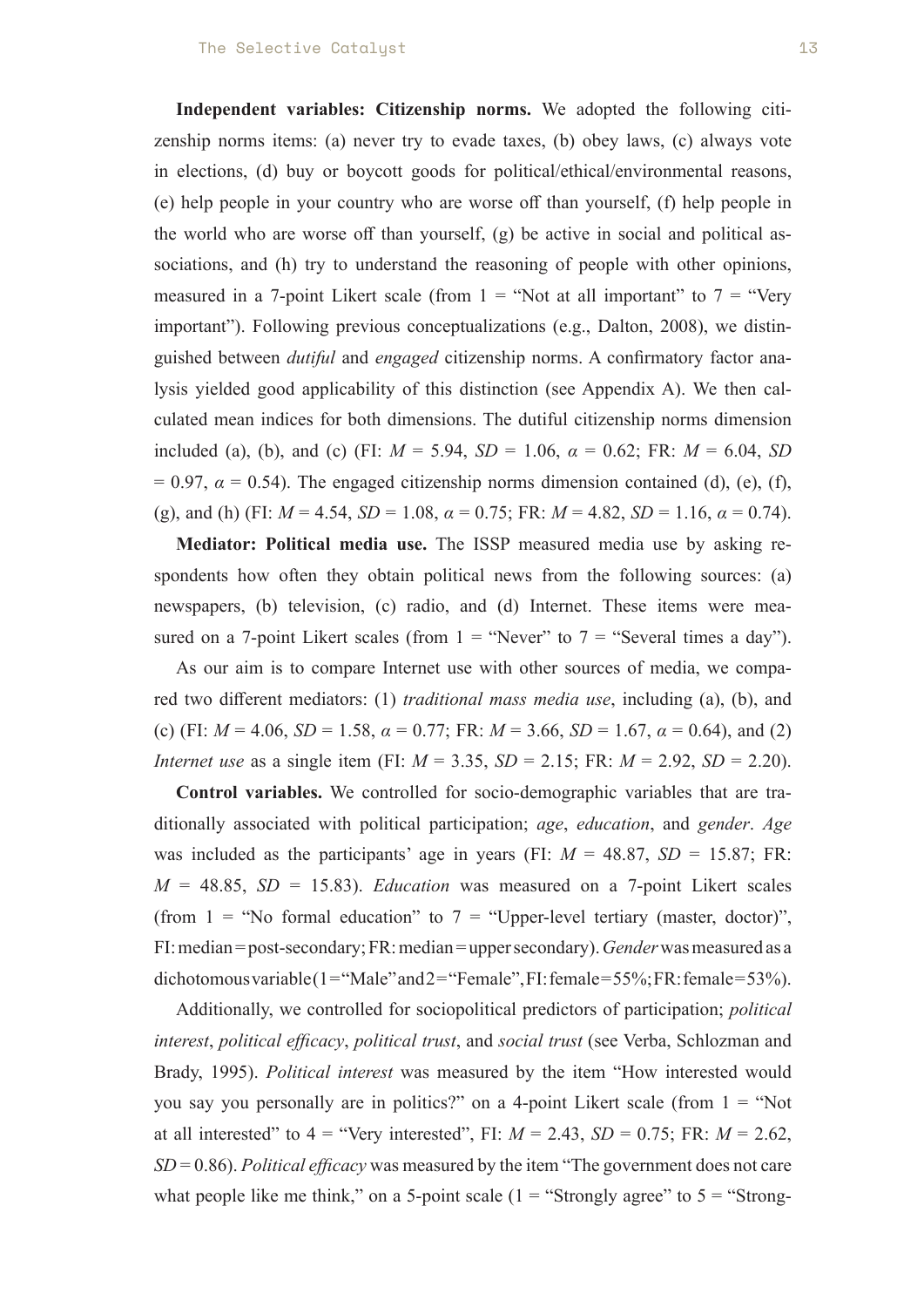ly disagree"; in which high values represent high political efficacy, FR: *M* = 2.26,  $SD = 1.31$ ; FI:  $M = 2.69$ ,  $SD = 1.20$ ). *Political trust* was measured by the item "Most of the time, we can trust people in government" on a 5-point Likert scale (from 1 = "Strongly disagree" to 5 = "Strongly agree", FI: *M* = 2.96, *SD* = 0.96; FR: *M* = 2.39, *SD* = 1.00). Finally, *social trust* is measured by the item "Would you say that people can be trusted or that you can't be too careful in dealing with people?" on a 4-point Likert scale (from  $1 =$  "You almost always can't be too careful in dealing with people" to  $4 =$ "People can almost always be trusted", FI: *M* = 3.60, *SD* = 0.66; FR: *M* = 3.23, *SD* = 0.70).

### **Results**

#### **Direct effects**

Our first hypothesis concerns the effects of citizenship norms on political participation (*H1*). We tested the direct effects of dutiful and engaged citizenship norms on non-institutional and institutional political participation with a separate multiple regression model for each country.

The results show that support for engaged citizenship norms is positively associated with both types of political participation in both countries (see Table 1 for Finland; see Table 2 for France). In particular, engaged norms have the strongest association with non-institutional participation (FI:  $\beta$  = .248,  $p < .001$ ; FR:  $\beta = .254$ ,  $p < .001$ ). The positive effects on institutional participation are smaller but still significant (FI: *β* = .133, *p* < .001; FR: *β* = .094, *p* < .01).

Support for dutiful norms affects political participation differently. The regression models show that dutiful norms have a negative effect on non-institutional participation in Finland ( $\beta$  = -.099,  $p$  < .001) but not in France. Dutiful norms do not affect institutional participation in either country.

These findings partly support *H1*, showing that citizenship norms affect political participation. Focusing on the different effect of the two sets of citizenship norms, the results draw a mixed picture. *H1a* suggested that support for duty-based norms fosters institutionalized participation. Surprisingly, the regression models contradict this assumption, as they show no significant effect of dutiful norms on institutional participation. Consequently, *H1a* is not supported.

Similarly, *H1b* stated that engaged norms promote non-institutional participation, and our results support it for both countries. According to our results, en-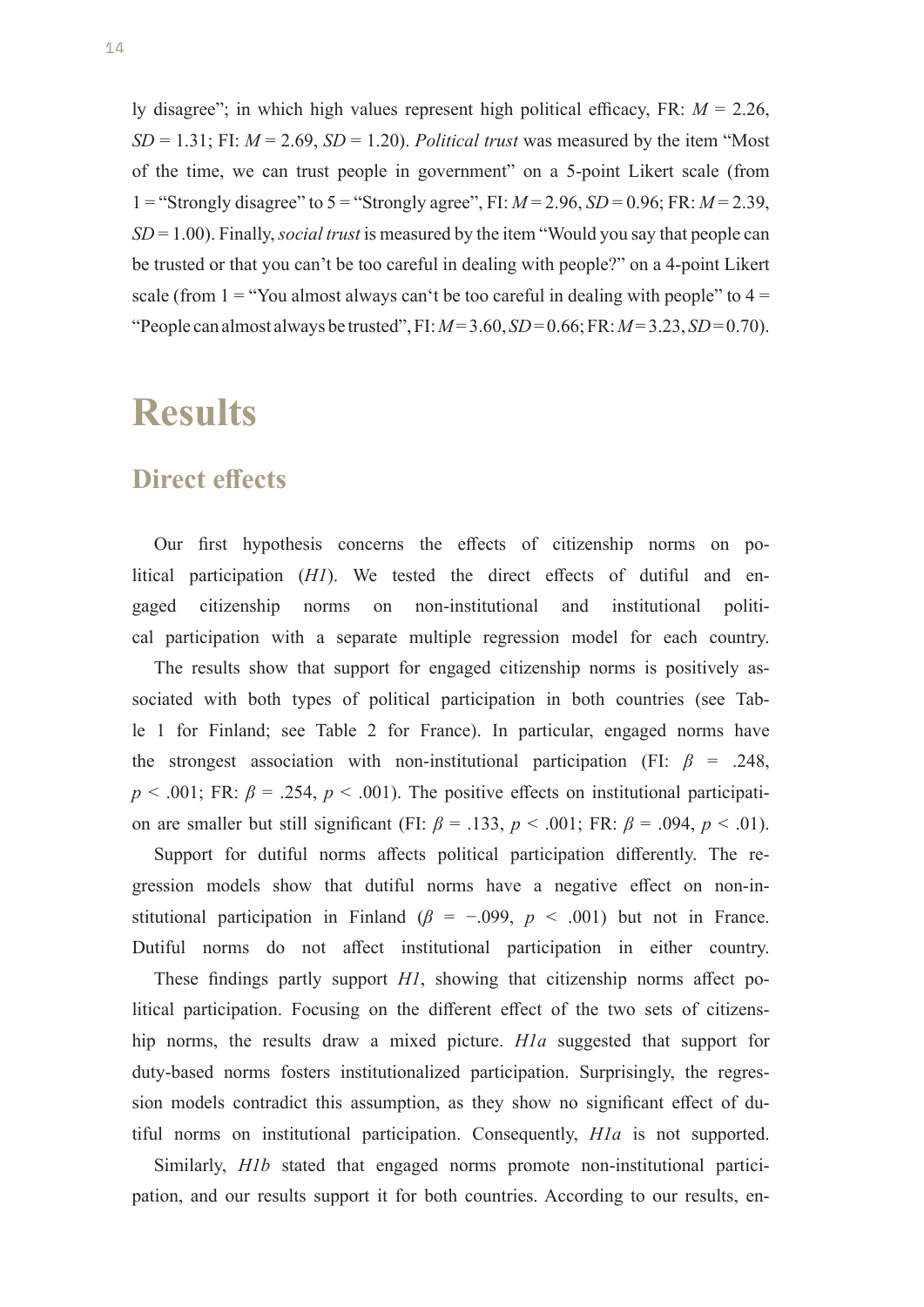|                    | Inst. participation |      |           | Non-inst. participation |      |                  |
|--------------------|---------------------|------|-----------|-------------------------|------|------------------|
|                    | $\boldsymbol{b}$    | SE   | $\beta$   | $\boldsymbol{b}$        | SE   | $\beta$          |
| Constant           | .051                | .084 |           | .081                    | .067 |                  |
| Block 1: controls  |                     |      |           |                         |      |                  |
| Age                | .001                |      | .001 .032 | $-.004$                 |      | $.001 - .179***$ |
| Gender (female)    | $-.019$             | .021 | $-.024$   | .034                    | .017 | $.048*$          |
| Education          | .018                | .008 | $.065*$   | .042                    | .006 | $.171***$        |
| Political interest | .122                | .017 | $.234***$ | .066                    | .014 | $.142***$        |
| Political trust    | $-.021$             | .012 | $-.053$   | $-.023$                 | .010 | $-.064*$         |
| Social trust       | .027                | .016 | .045      | .051                    | .013 | .097***          |
| Political efficacy | .028                | .010 | $.085**$  | .022                    | .008 | $.077**$         |
| $R^2$              |                     | .163 |           |                         | .250 |                  |
| Block 2: norms     |                     |      |           |                         |      |                  |
| Engaged norms      | .048                | .010 | $.133***$ | .080                    | .008 | $.248***$        |
| Dutiful norms      | $-.001$             | .011 | $-.004$   | $-.032$                 | .009 | $-.099***$       |
| $R^2$              |                     | .180 |           |                         | .308 |                  |
| Block 3: media use |                     |      |           |                         |      |                  |
| Internet use       | .017                | .006 | $.094**$  | .029                    | .005 | $.182***$        |
| Mass media use     | .011                | .009 | .045      | .005                    | .007 | .022             |
| $R^2$              |                     | .189 |           |                         | .331 |                  |
| Adj. $R^2$         |                     | .182 |           |                         | .325 |                  |

**Table 1.** Explanatory models predicting different forms of political participation in Finland ( $n = 1,259$ ).

 $* p < .05; ** p < .01; *** p < .001.$ 

gaged norms do not only foster non-institutional but also institutional participation. While we expected effects of dutiful norms on institutional participation, we only find them for engaged norms. Therefore, we only find partial support for *H1b*.

Regarding our control variables, the regression models show that formal education and political interest are strong predictors for institutional and non-institutional participation in both countries, which is consistent with previous research. Further, non-institutional participation is also associated with political and social trust.

We tested the effect of citizenship norms on political media use (*H2*) by conducting a multiple regression model with mass media use and Internet use as the dependent variables in each country (see Table 3 for Finland and Table 4 for France).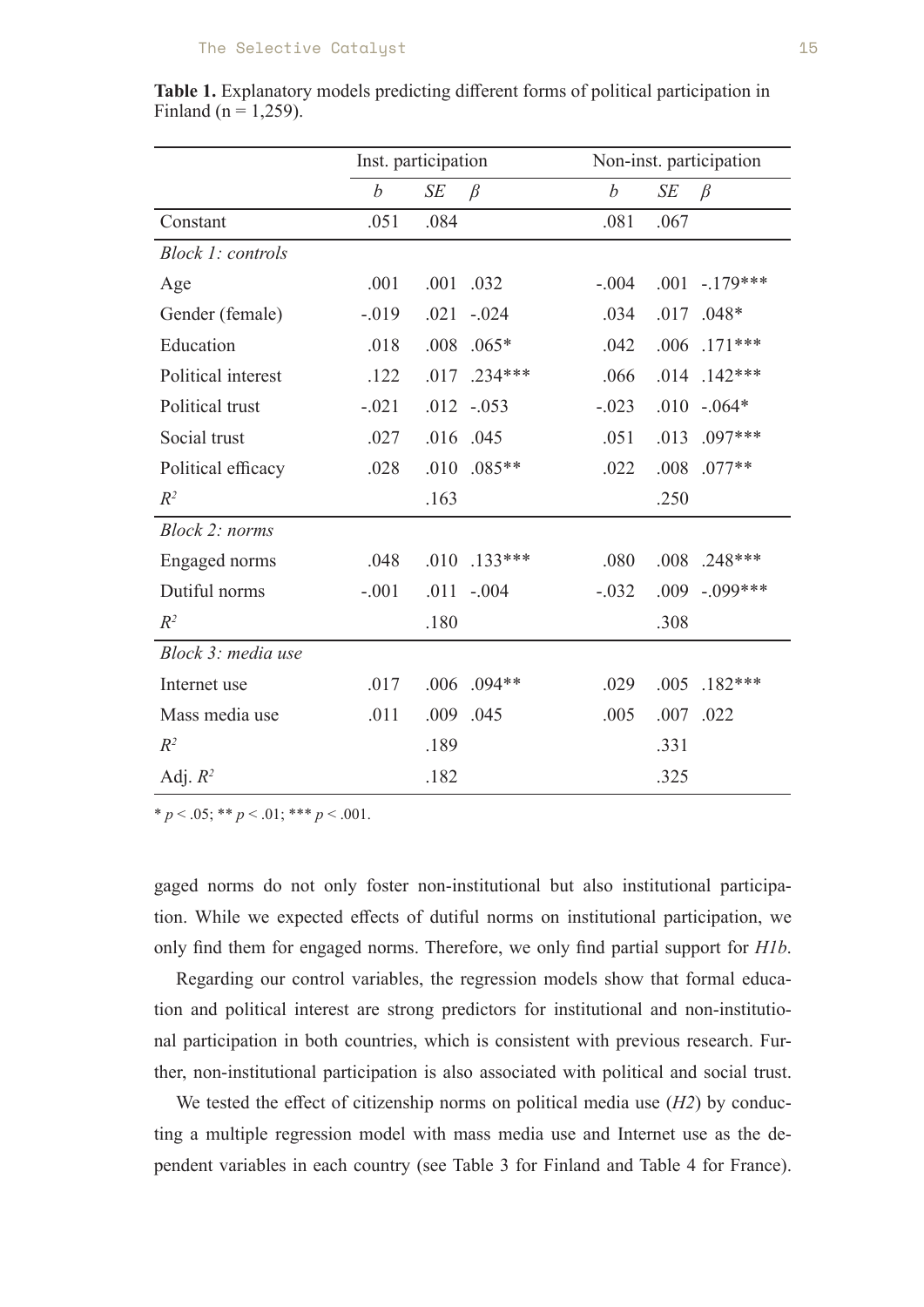|                    | Inst. participation |      |               | Non-inst. participation |           |               |
|--------------------|---------------------|------|---------------|-------------------------|-----------|---------------|
|                    | $\boldsymbol{b}$    | SE   | $\beta$       | $\boldsymbol{b}$        | <b>SE</b> | $\beta$       |
| Constant           | $-.135$             | .098 |               | .029                    | .164      |               |
| Block 1: controls  |                     |      |               |                         |           |               |
| Age                | .004                | .001 | $.148***$     | $-.001$                 |           | $.001 - .031$ |
| Gender (female)    | $-.028$             |      | $.024 - .035$ | .038                    | .019      | .058          |
| Education          | .012                | .008 | .054          | .035                    | .006      | $.193***$     |
| Political interest | .113                | .017 | $.238***$     | .058                    | .014      | $.151***$     |
| Political trust    | .003                | .012 | .007          | $-.020$                 | .010      | $-.062*$      |
| Social trust       | .011                | .018 | .018          | .043                    | .014      | $.093**$      |
| Political efficacy | .018                | .009 | $.059*$       | $-.004$                 |           | $.007 - .014$ |
| $R^2$              |                     | .226 |               |                         | .211      |               |
| Block 2: norms     |                     |      |               |                         |           |               |
| Engaged norms      | .033                | .011 | $.094**$      | .071                    | .009      | $.254***$     |
| Dutiful norms      | .000                | .013 | .000          | $-.016$                 | .010      | $-.049$       |
| $R^2$              |                     | .236 |               |                         | .266      |               |
| Block 3: media use |                     |      |               |                         |           |               |
| Internet use       | .024                | .006 | $.129***$     | .009                    | .005      | .063          |
| Mass media use     | .029                | .009 | $.121***$     | .015                    | .007      | $.079*$       |
| $R^2$              |                     | .264 |               |                         | .275      |               |
| Adj. $R^2$         |                     | .255 |               |                         | .266      |               |

**Table 2.** Explanatory models predicting different forms of political participation in France  $(n = 972)$ .

 $* p < .05; ** p < .01; *** p < .001.$ 

Our results show that support for engaged citizenship norms is positively associated with Internet use in both countries (FI:  $\beta$  = .064,  $p < .05$ ; FR:  $\beta$  = .093,  $p < .01$ ). By contrast, there is a small negative effect of dutiful norms on Internet use, which is significant for France ( $\beta$  = -.068,  $p$  < .05) but not for Finland  $(\beta = -.041, p = .119)$ . The use of mass media is influenced neither by dutiful nor by engaged norms. These findings support *H2a*, showing that people who endorse engaged citizenship norms are more likely to use the Internet for political information, whereas dutiful citizenship norms do not promote any form of political media use.

Following this, we scrutinized the influence of media use on participation by turning to our first regression model, which tested the direct effects of media use on political participation (see Table 1 for Finland; see Table 2 for France).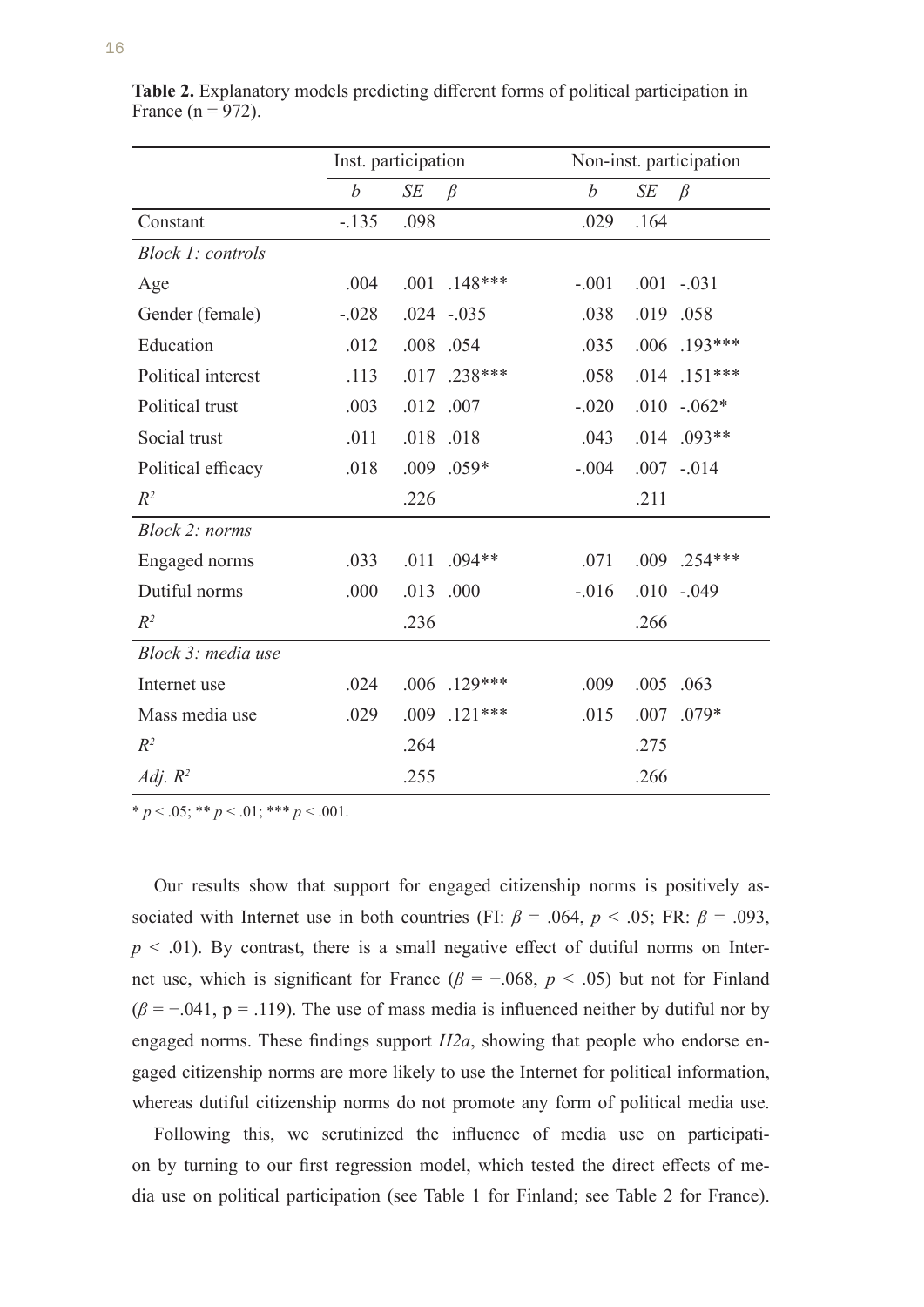|                          | Internet use |                    |                  | Mass media use   |              |                  |
|--------------------------|--------------|--------------------|------------------|------------------|--------------|------------------|
|                          | B            | $SE B \quad \beta$ |                  | $\boldsymbol{B}$ | $SE B \beta$ |                  |
| Constant                 | 2.013        | .390               |                  |                  |              |                  |
| <b>Block 1: controls</b> |              |                    |                  |                  |              |                  |
| Age                      | $-.032$      |                    | $.003 - .236***$ | .031             |              | $.002$ $.312***$ |
| Gender (female)          | $-.552$      |                    | $.103 - 128***$  | $-.087$          |              | $.072 - .027$    |
| Education                | .285         |                    | $.038$ $.186***$ | .069             |              | $.026$ $.061*$   |
| Political interest       | 1.291        |                    | $.071$ $.453***$ | .998             |              | .049 .476***     |
| Political trust          | $-.099$      |                    | $.058-.044$      | $-.010$          |              | $.041 - .006$    |
| Social trust             | $-.055$      |                    | $.079 - .017$    | .028             |              | .056 .012        |
| Political efficacy       | .043         |                    | .049 .024        | .060             |              | .034 .045        |
| $R^2$                    |              | .342               |                  |                  | .407         |                  |
| Block 2: norms           |              |                    |                  |                  |              |                  |
| Engaged norms            | .127         |                    | $.050$ $.064*$   | .066             |              | .035 .045        |
| Dutiful norms            | $-.082$      |                    | $.053 - .041$    | .003             |              | .037 .002        |
| $R^2$                    |              | .346               |                  |                  | .408         |                  |
| Adj. $R^2$               |              | .341               |                  |                  | .404         |                  |

**Table 3.** Explanatory models predicting different forms of media use in Finland ( $n = 1,259$ ).

 $* p < .05; ** p < .01; *** p < .001.$ 

The results suggest that media use is associated with participatory behavior, as Internet use is positively associated with both forms of political participation. While this result is significant in France, in Finland it is slightly above the 0.05 significance level (non-institutional participation: FI:  $\beta$  = .182,  $p$  < .001; FR:  $\beta$  = .063, p = .06; institutional participation: FI: *β* = .094, *p* < .01; FR: *β* = .129, *p* < .001).

Contrastingly, traditional mass media are significantly associated with both types of participation in France, but not in Finland. For France, both types of participation are positively affected by mass media use, with the effect on institutional participation being the strongest (FR:  $\beta$  = .121,  $p$  < .001). For Finland, there are no significant effects of mass media use on political participation. Thus, mass media use surprisingly influences citizens' political participation in the low media trust country but not in the high media trust country.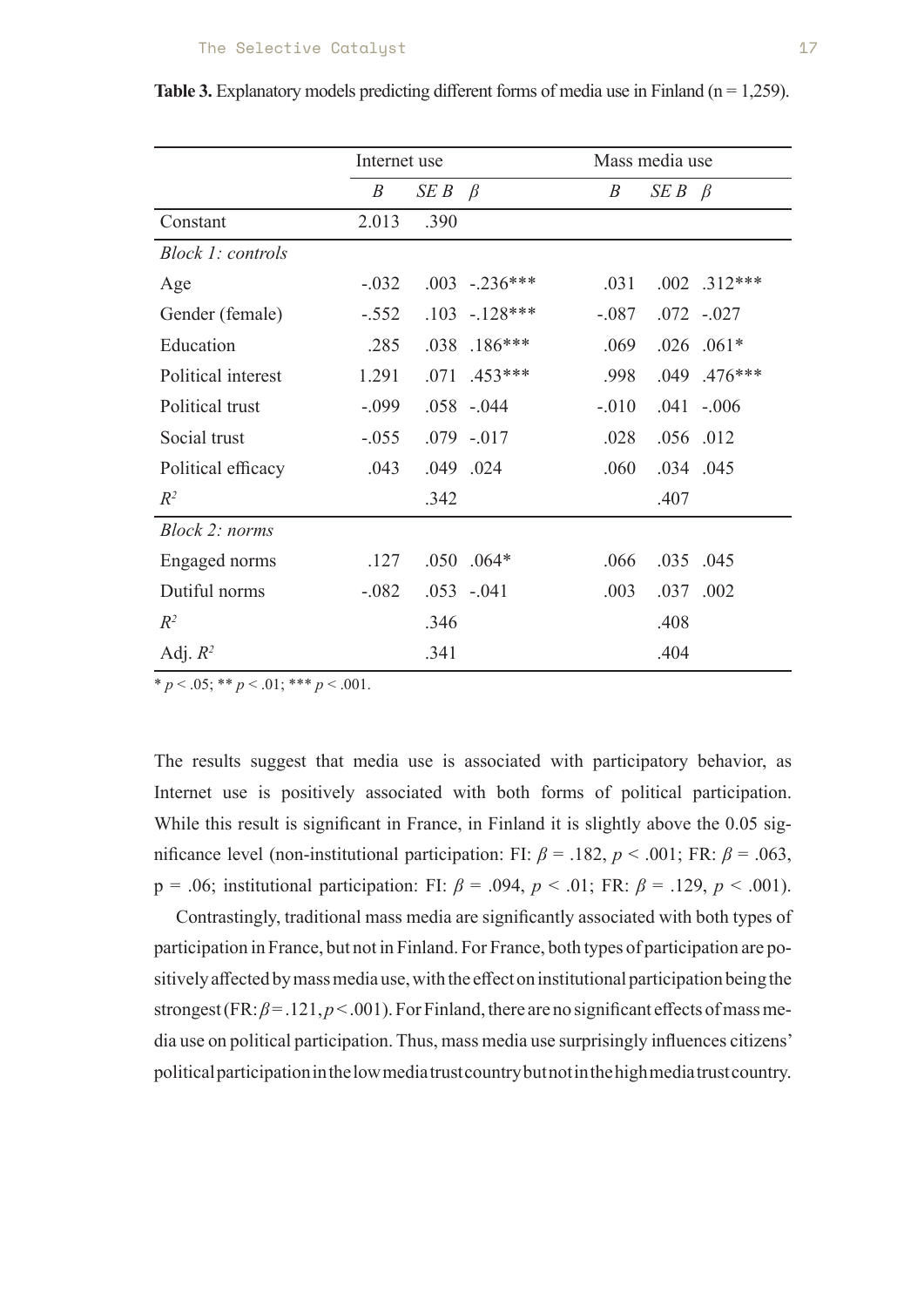|                    | Internet use     |                    |                  | Mass media use   |                    |             |
|--------------------|------------------|--------------------|------------------|------------------|--------------------|-------------|
|                    | $\boldsymbol{B}$ | $SE B \quad \beta$ |                  | $\boldsymbol{B}$ | $SE B \quad \beta$ |             |
| Constant           | .970             | .520               |                  |                  |                    |             |
| Block 1: controls  |                  |                    |                  |                  |                    |             |
| Age                | $-.013$          |                    | $.004$ $-.092**$ | .016             | .003               | $.146***$   |
| Gender (female)    | $-.453$          |                    | $.130 - .103**$  | $-.282$          | .093               | $-.084**$   |
| Education          | .251             | .040               | $.203***$        | .088             | .029               | $.093**$    |
| Political interest | .951             |                    | .080 .367***     | .946             | .058               | $.480***$   |
| Political trust    | $-.013$          |                    | $.066-.006$      | .115             | .048               | $.068*$     |
| Social trust       | .018             |                    | .098 .006        | .018             | .071               | .007        |
| Political efficacy | $-.082$          |                    | $.050-.049$      | $-.014$          |                    | $.036-.011$ |
| $R^2$              |                  | .257               |                  |                  | .342               |             |
| Block 2: norms     |                  |                    |                  |                  |                    |             |
| Engaged norms      | .177             | .059               | $.093**$         | .041             |                    | .043 .028   |
| Dutiful norms      | $-156$           |                    | $.068-.068*$     | .031             | .049               | .018        |
| $R^2$              |                  | .267               |                  |                  | .343               |             |
| Adj. $R^2$         |                  | .260               |                  |                  | .337               |             |

**Table 4.** Explanatory models predicting different forms of media use in France (n = 972).

 $* p < .05; ** p < .01; ** p < .001.$ 

### **Indirect effects: The mediating role of Internet use**

In order to test *H3*, we applied a mediation analysis testing whether the effects of engaged citizenship norms on participation are mediated through Internet use. This analysis was conducted using a bootstrapping procedure with PROCESS, an SPSS application (Hayes, 2018; mediation model 4, version v.3.00; 1,000 bootstrap samples). Even though our main focus is on the effects of Internet use, we included mass media use in the model in order to compare the effect of the two different media types systematically. This resulted in four mediation models for each country.

The results showed no indirect effects with dutiful citizenship norms as a predictor (see Appendix B). Therefore, we will only report the results of the models with engaged citizenship norms as the independent variable (see Figure 2 and 3). We included the same control variables as in the regression model.

Following *H3*, we first focused on models including Internet use as the mediator. Concerning the direct effects, the mediation models replicated the results of the regression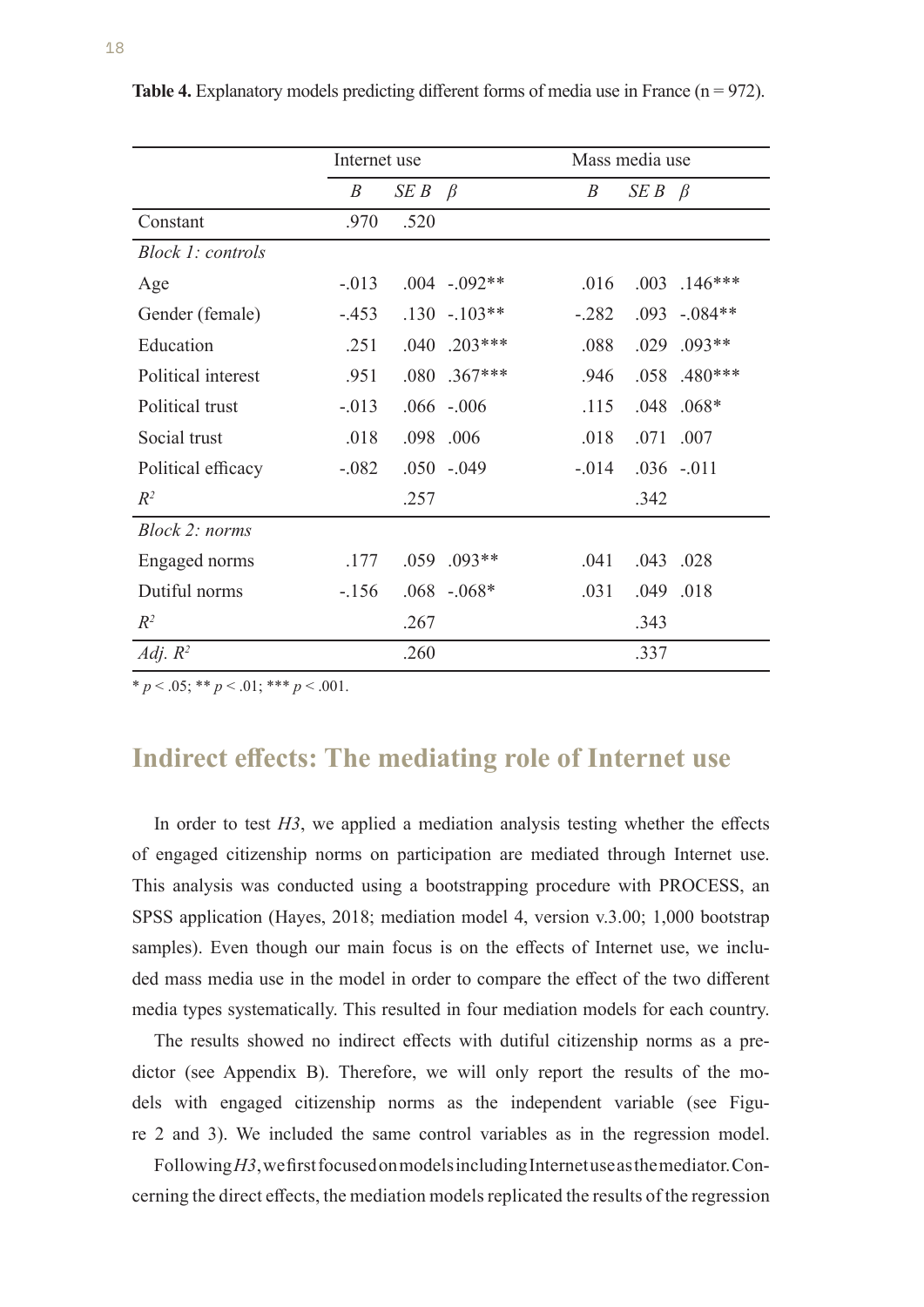**Figure 2.** Mediation model with Internet use and mass media use as mediators of the effect of engaged citizenship norms on non-institutional participation.



**Figure 3.** Mediation model with Internet use and mass media use as mediators of the effect of engaged citizenship norms on institutional participation.



ower path: *Note.* Upper path: FI: .002, 95% CI [.000, .005]; FR: .004, 95% CI [.001, .007].<br>Lower path: FI: .001, 95% CI [-.000, .003]; FR: .001, 95% CI [-.001, .004]

analysis, with engaged citizenship norms positively influencing Internet use, which, in turn, affects participation. This result holds true for both countries and confirms the role of Internet use in the relationship between citizenship norms and participation.

Regarding the indirect effects, we find that Internet use mediates the effects of engaged citizenship norms on both types of participation in both countries. Concerning Finland, Internet use mediates the effect of engaged norms on non-institutional participation with an indirect effect of  $b = .003$  (95% CI [.001, 007]). The indirect effect on institutional political participation amounts to  $b = .002$  (95% CI [.000, .005]). For France, there are significant indirect effects of citizenship norms, mediated by Internet use, of  $b = .001$  for non-institutional participation (95% CI [.000, .004]), and of  $b = .004$  for institutional participation (95% CI [.001, .007]). Contrastingly, traditional mass media use does not mediate the effects of engaged norms on political participati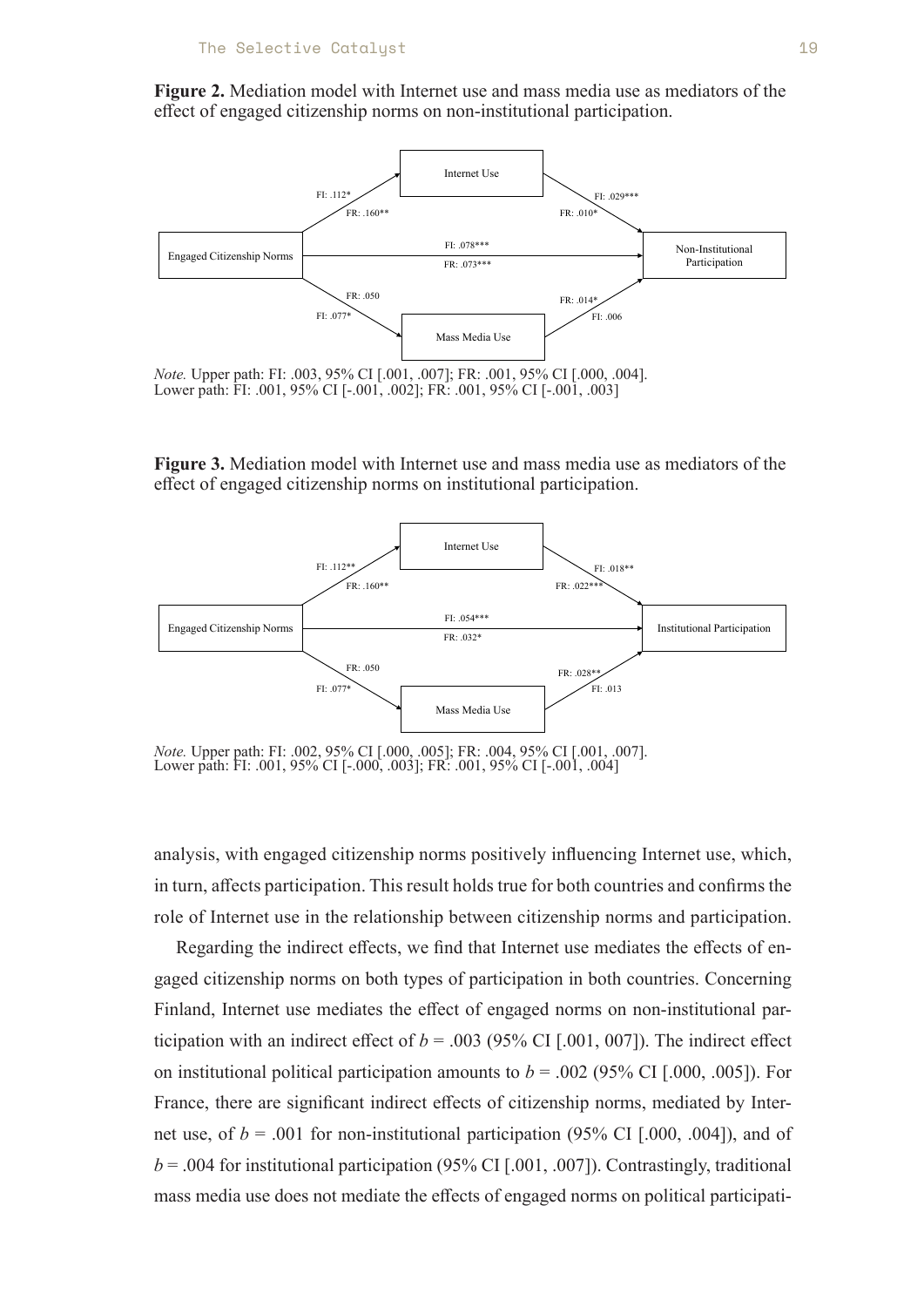on in neither of the two countries. Neither the indirect effects on non-institutional participation nor the effects institutional participation are significant for both countries.

Overall, our results show that support for engaged norms promotes Internet use, which, in turn, positively affects citizens' political engagement while mass media use does not exert this mediating effect. Subsequently, *H3* can be clearly supported, showing that Internet use has a catalyzing effect on the effect of engaged citizenship norms in participation.

### **Discussion**

This study examined the role of media use on the effects of citizenship norms on political participation. Specifically, we focused on how using the Internet for political information, compared to mass media, mediates the effects of citizenship norms on political participation. We did so in countries with different levels of media trust, as we expected that this would impact the degree by which Internet use mediates the effect of citizenship norms on participation.

Our main finding is that Internet use mediates the effect of engaged citizenship norms on participation, while – and in line with our theoretical rationale – this mediation did not hold for dutiful norms. These findings partially resonate with those of Copeland and Feezell (2017), who found that the more people supported engaged citizenship norms and used both online and traditional media, the more they participated in non-electoral participation. According to our findings, people who support more engaged forms of citizenship use more online media and participate more in politics. Nevertheless, given that our results provide small effects and the fact that previous research in other places, such as the US or Denmark (Copeland and Feezell, 2017; Ohme, 2018), has provided somewhat divergent results, more research on the impact of the Internet on the relationship between citizenship norms and political participation is needed.

Contrastingly, mass media use does not mediate the effects of citizenship norms. As expected, only Internet use mediates the effects of engaged norms on political participation in both countries. This result provides initial evidence that Internet use functions as a selective catalyst, as it is enhanced by only one type of citizenship norms – engaged citizenship norms – and affects participation independently of any compensation effects mass media use could have.

Concerning direct effects, we found that engaged citizenship norms promote both institutional and non-institutional political participation, while support for dutiful norms is negatively associated with non-institutional participation, and not associated with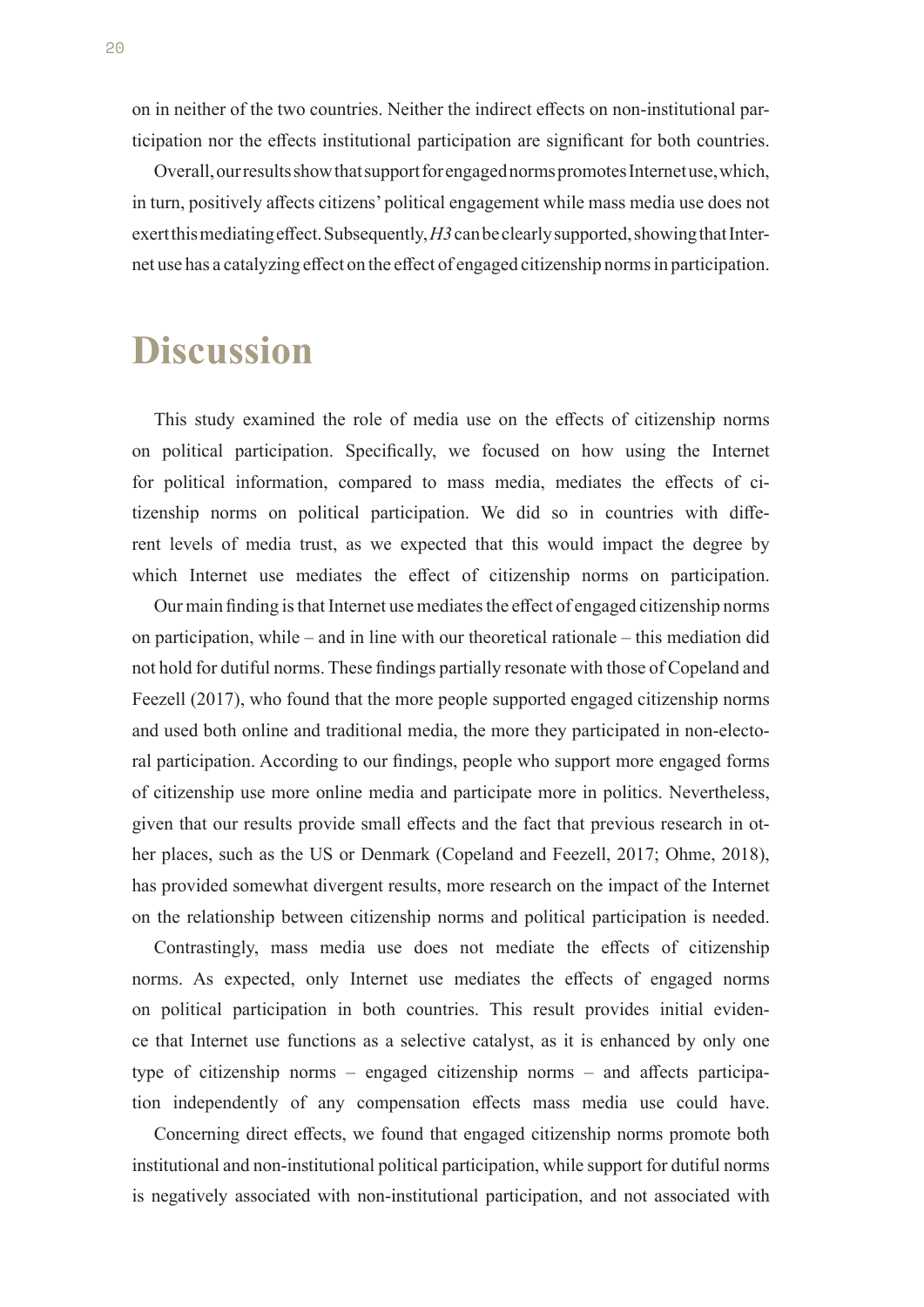institutional participation. These results contrast with Dalton's (2006, 2008) conceptualization of citizenship norms, according to which one would expect dutiful citizenship norms to lead to more traditional participation, and engaged citizenship norms to lead to more non-traditional participation. However, our findings are consistent with recent research (Bolzendahl and Coffé, 2013; Copeland and Feezell, 2017), which found that engaged citizenship norms promote both traditional and non-traditional forms of political participation instead of just more engaged forms, as would have been expected. By replicating this result in different countries and with a different measurement of political participation, our study suggests that engaged citizenship norms encourage a more active citizenship, making people more likely to engage in politics in various ways. Thus, as others have discussed before (Copeland and Feezell, 2017; Hooghe et al., 2016), our results raise the issue of whether the distinction between dutiful and engaged norms is the most suitable today and whether it actually portrays different patterns of participation.

Concerning the effect of citizenship norms on media use, in accordance with previous research (Chang, 2016; Copeland and Feezell, 2017), our results show that engaged citizenship norms are associated with greater Internet use, and thus support the claim that the Internet provides platforms for more engaged forms of interaction and participation. By contrast, in France, it seems that support for dutiful norms partly deters people from seeking political information online. This, again, points to the need for studying the relationship between citizenship norms, media use, and participation in different contexts. Overall, these findings support the claim that the communication logic of the Internet particularly addresses those with engaged views of citizenship and that these citizens rely more on the Internet for political use, even when mass media are trusted.

Besides the aim of generalizing our theoretical rationale, our country selection followed the assumption that in contexts with low media trust, people are less likely to learn citizenship norms on mass media, and would instead do so online. We could not find evidence for this pattern, as mass media use affected participation positively only in the low trust country, France, but not in the high trust country, Finland. This result may indicate that mass media impact political engagement differently in the two countries. Namely, it might be the case that different levels of political parallelism – which allows political parties to mobilize citizens more (France) or less (Finland), according to their influence on media coverage (Hallin & Mancini,  $2004$ ) – can partially explain these differences. Likewise, in the future, it would certainly be fruitful to investigate the role of other factors of a country's civic culture on these processes, in order to better understand our results. Moreover, it would be important to measure media trust in order to test its impact on these processes. Although we did not do so in this study because the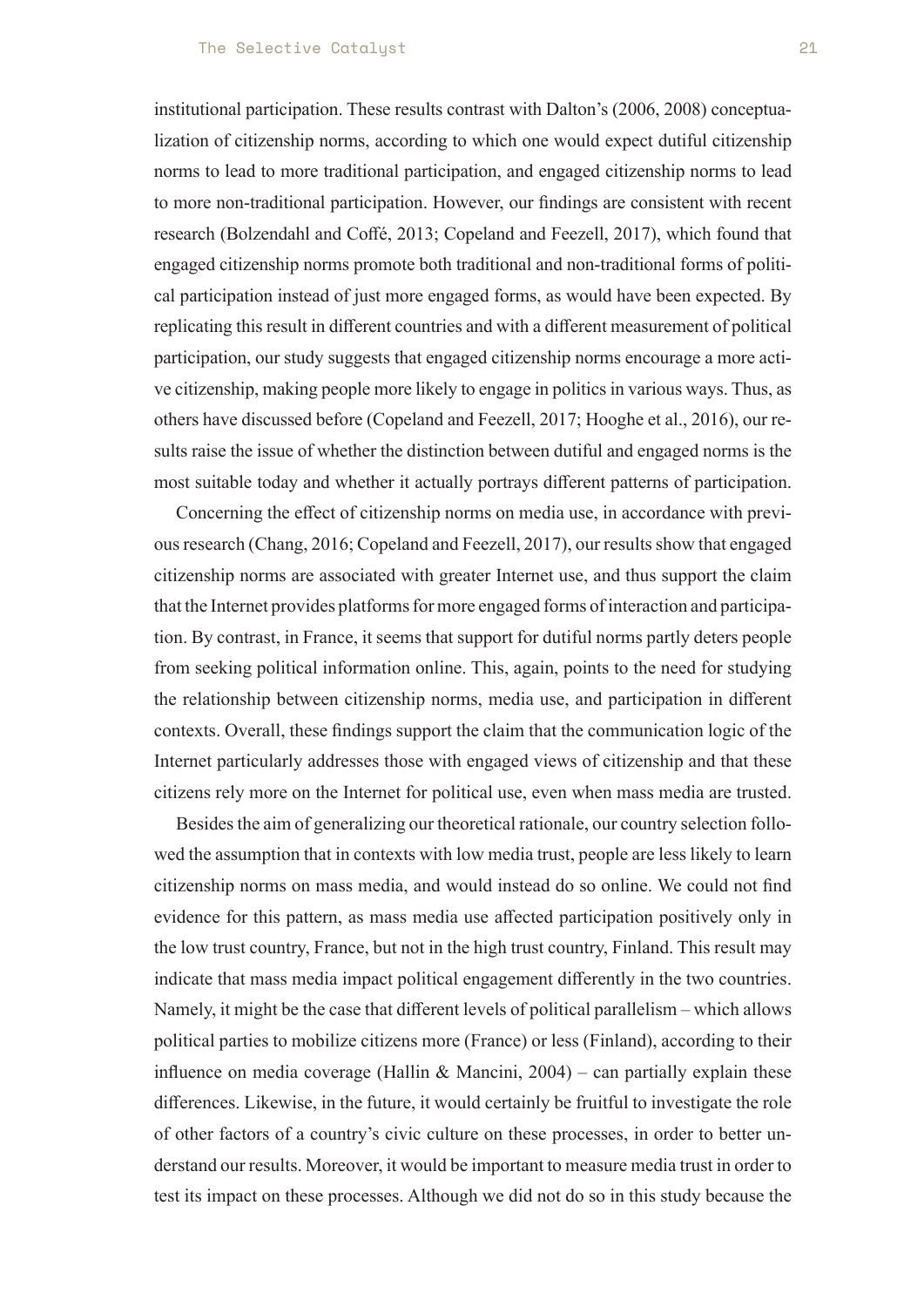ISSP does not measure this variable, we provide a framework for future research to investigate how key contextual factors – such as different media contexts – may interfere in the relationship between citizenship norms, media use, and political participation. In this regard, we provide first results on these effects, which might guide future research.

Our limitations ought to be discussed too. Together with the issue of not including media trust in the model – which has been addressed earlier – secondary data analyses have common limitations (see Bryman, 2016), and by using data from the ISSP, this research suffers from these. Particularly, we should mention the low response rates, and ideally, future surveys would be able to produce higher quality data. Moreover, the operationalization of media use through a single item for each media type must be addressed. Questioning the frequency of using "the Internet" for political information no longer seems appropriate to the manifold ways of accessing content online, and therefore, surveys like the ISSP need to be adapted to this reality.

Overall, this article contributes to existing literature in multiple ways. Firstly, it helps clarifying questions that have received mixed results thus far, namely, how different citizenship norms affect political participation differently, as well as on the relationship between citizenship norms, media use, and political participation. Moreover, by focusing on countries in which this relationship has not, to our knowledge, been studied in detail, it contributes to the advancement of our understanding of citizenship norms by studying them in different contexts.

Finally, theoretical implications of this study ought to be discussed. Societal transformations, such as devasting economic crises, have been shown to affect participatory norms (e.g., Galais and Blais, 2014). In this vein, it is reasonable to assume that citizenship norms might change, and new norms may emerge as a result of societal transformations prompted by widespread digitalization. According to our results and the fact that Internet use can lead to changes in democratic values (Swigger, 2017) and political engagement (e.g., Bennett and Segerberg, 2013), it can be argued that people might develop *new* citizenship norms online. There is then a clear need to study the impact of societal changes on citizenship norms and the possibility of *emergent* citizenship norms, for its obvious implications in future political participation.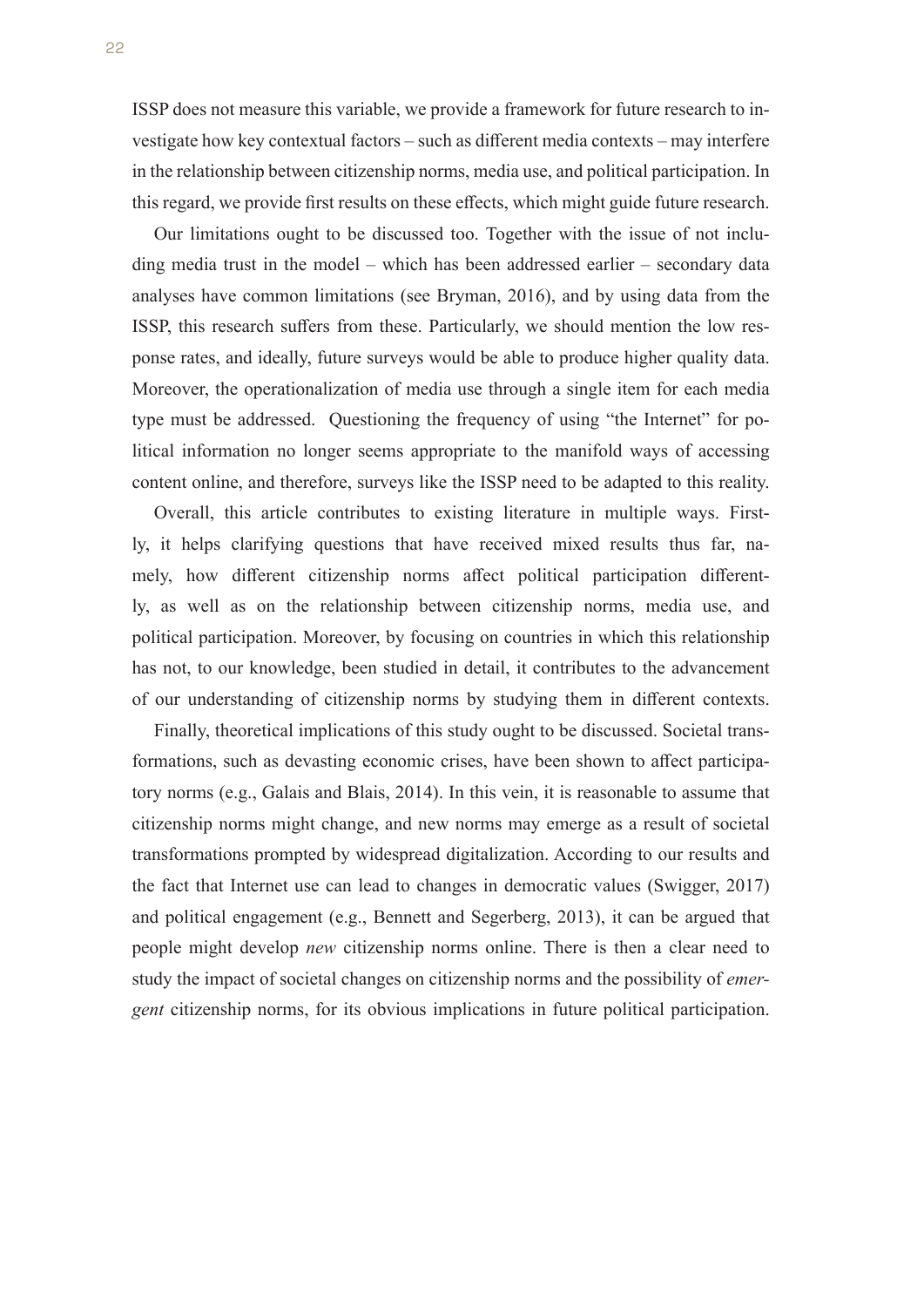## **References**

- Almond, G. and Verba, S. (1963). *The Civic Culture*. Princeton, NJ: Princeton University Press.
- Bang, H. P. and Eva, S. (1999). The Everyday Maker: A New Challenge to Democratic Governance. *Administrative Theory & Praxis*, *21*(3), pp. 325–341. doi: 10.1080/10841806.1999.11643381
- Beam, M. A. and Kosicki, G. M. (2014). Personalized News Portals. *Journalism & Mass Communication Quarterly*, *91*(1), pp. 59–77. doi: 10.1177/1077699013514411
- Bennett, W. L. (2008). Changing Citizenship in the Digital Age. In Bennett, W. L. (Ed.), *Civic Life Online: Learning How Digital Media Can Engage Youth*. Cambridge, MA: MIT Press, pp. 1–24. doi: 10.1162/dmal.9780262524827.001
- Bennett, W. L. and Segerberg, A. (2013). *The logic of connective action. Digital media and the personalization of contentious politics*. Cambridge: Cambridge University Press.
- Bennett, W. L., Wells, C. and Rank, A. (2009). Young citizens and civic learning: Two paradigms of citizenship in the digital age. *Citizenship Studies*, *13*(2), pp. 105–120. doi: 10.1080/13621020902731116
- Bimber, B. (2012). Digital media and citizenship. In Semetko, H. A. and Scammell, M. (Eds.), *The SAGE Handbook of Political Communication*. London: SAGE, pp. 115–126. doi: 10.4135/9781446201015.n10
- Bolzendahl, C. and Coffé, H. (2013). Are "Good" Citizens "Good" Participants? Testing Citizenship Norms and Political Participation across 25 Nations. *Political Studies*, *61*(S1), pp. 45–65. doi: 10.1111/1467-9248.12010
- Boulianne, S. (2009). Does internet use affect engagement? A meta-analysis of research. *Political Communication*, *26*(2), pp. 193–211. doi: 10.1080/10584600902854363
- Bryman, A. (2016). *Social Research Methods*. Fifth Edit. New York, NY: Cambridge University Press.
- Chang, W. C. (2016). Culture, Citizenship Norms, and Political Participation: Empirical Evidence from Taiwan. *Japanese Journal of Political Science*, *17*(2), pp. 256–277. doi: 10.1017/S1468109916000062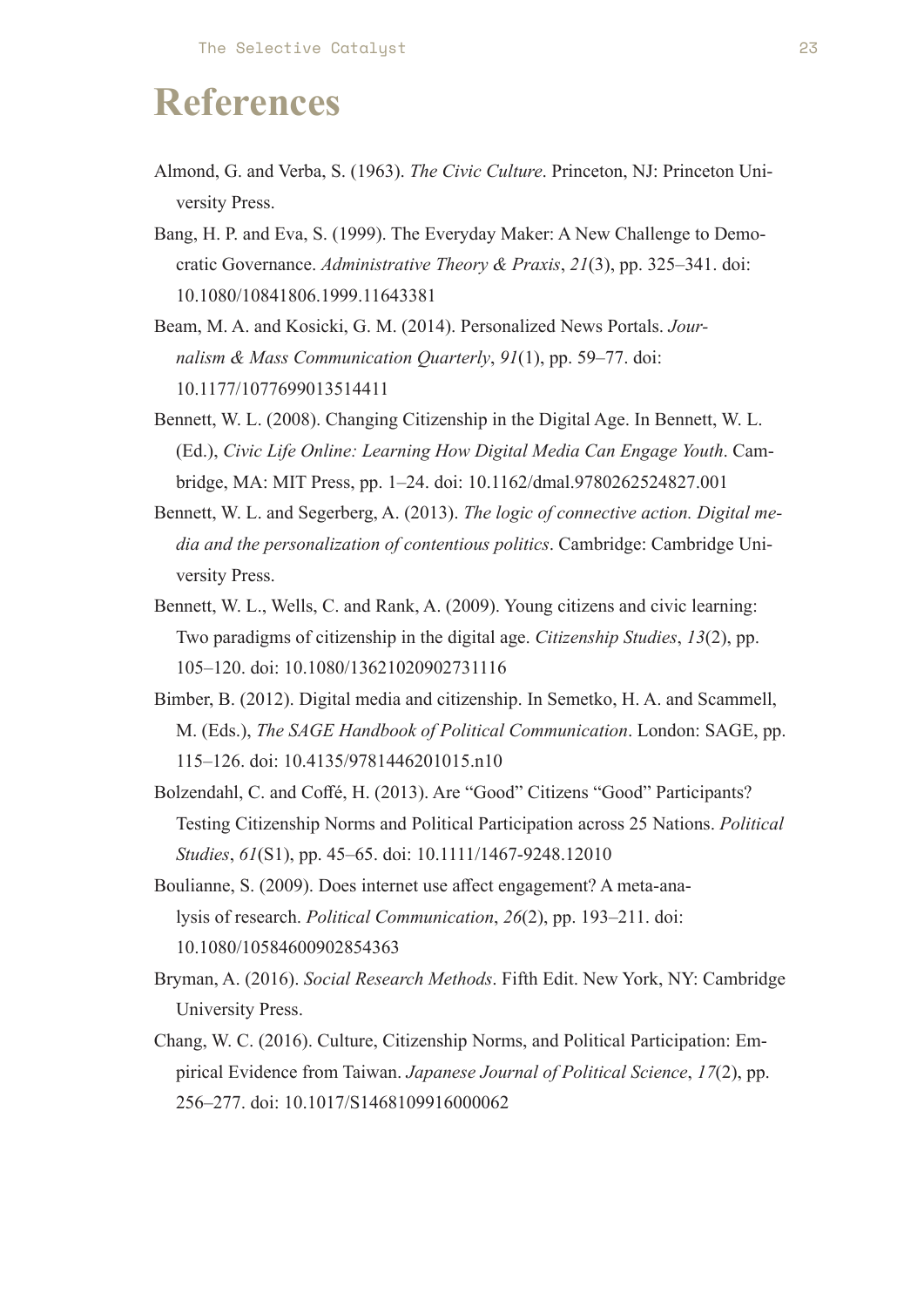- Cialdini, R. B., Kallgren, C. A. and Reno, R. R. (1991). A focus theory of normative conduct: a theoretical refinement and reevaluation of the role of norms in humam behavior. *Advances in Experimental Social Psychology*, *24*, pp. 201–234. doi: 10.1016/S0065-2601(08)60330-5
- Coffé, H. and van der Lippe, T. (2010). Citizenship norms in Eastern Europe. *Social Indicators Research*, *96*(3), pp. 479–496. doi: 10.1007/s11205-009-9488-8
- Copeland, L. (2014). Conceptualizing political consumerism: How citizenship norms differentiate boycotting from buycotting. *Political Studies*, *62*(S1), pp. 172–186. doi: 10.1111/1467-9248.12067
- Copeland, L. and Feezell, J. T. (2017). The Influence of Citizenship Norms and Media Use on Different Modes of Political Participation in the US. *Political Studies*, *65*(4), pp. 805–823. doi: 10.1177/0032321717720374
- Dalton, R. J. (2006). Citizenship norms and political participation in America: The good news is ... the bad news is wrong. *CDACS occasional paper*, (202). Available at: http://www8.georgetown.edu/centers/cdacs/.
- Dalton, R. J. (2008). Citizenship norms and the expansion of political participation. *Political Studies*, *56*(1), pp. 76–98. doi: 10.1111/j.1467-9248.2007.00718.x.
- van Deth, J. W. (2007). Norms of Citizenship. In Dalton, R. J. and Klingemann, H. (Eds.), *The Oxford Handbook of Political Behavior*. Oxford: Oxford University Press, pp. 402–417. doi: 10.1093/oxfordhb/9780199270125.003.0021
- Eurostat (2018). *Eurostat Households level of internet access*. Available at: http:// appsso.eurostat.ec.europa.eu/nui/show.do?dataset=isoc\_ci\_in\_h&lang=en (Accessed: 11 October 2018).
- Feezell, J. T., Conroy, M. and Guerrero, M. (2016). Internet use and political participation: Engaging citizenship norms through online activities, *Journal of Information Technology and Politics*. *13*(2), pp. 95–107. doi: 10.1080/19331681.2016.1166994
- Galais, C. and Blais, A. (2014). A call of duty in hard times: Duty to vote and the spanish economic crisis. *Research and Politics*, *1*(July-September), pp. 1–8. doi: 10.1177/2053168014540605
- Gallego, A. (2007). Unequal Political Participation in Europe. *International Journal of Sociology*, *37*(4), pp. 10–25. doi: 10.2753/IJS0020-7659370401
- Hallin, D., and Mancini, P. (2004). *Comparing media systems. Three models of media and politics*. Cambridge: Cambridge University Press.
- Hayes, A. F. (2018). *Introduction to Mediation, Moderation, and Conditional Process Analysis: A Regression-Based Approach*. 2nd Edition. New York, NY: Guildford.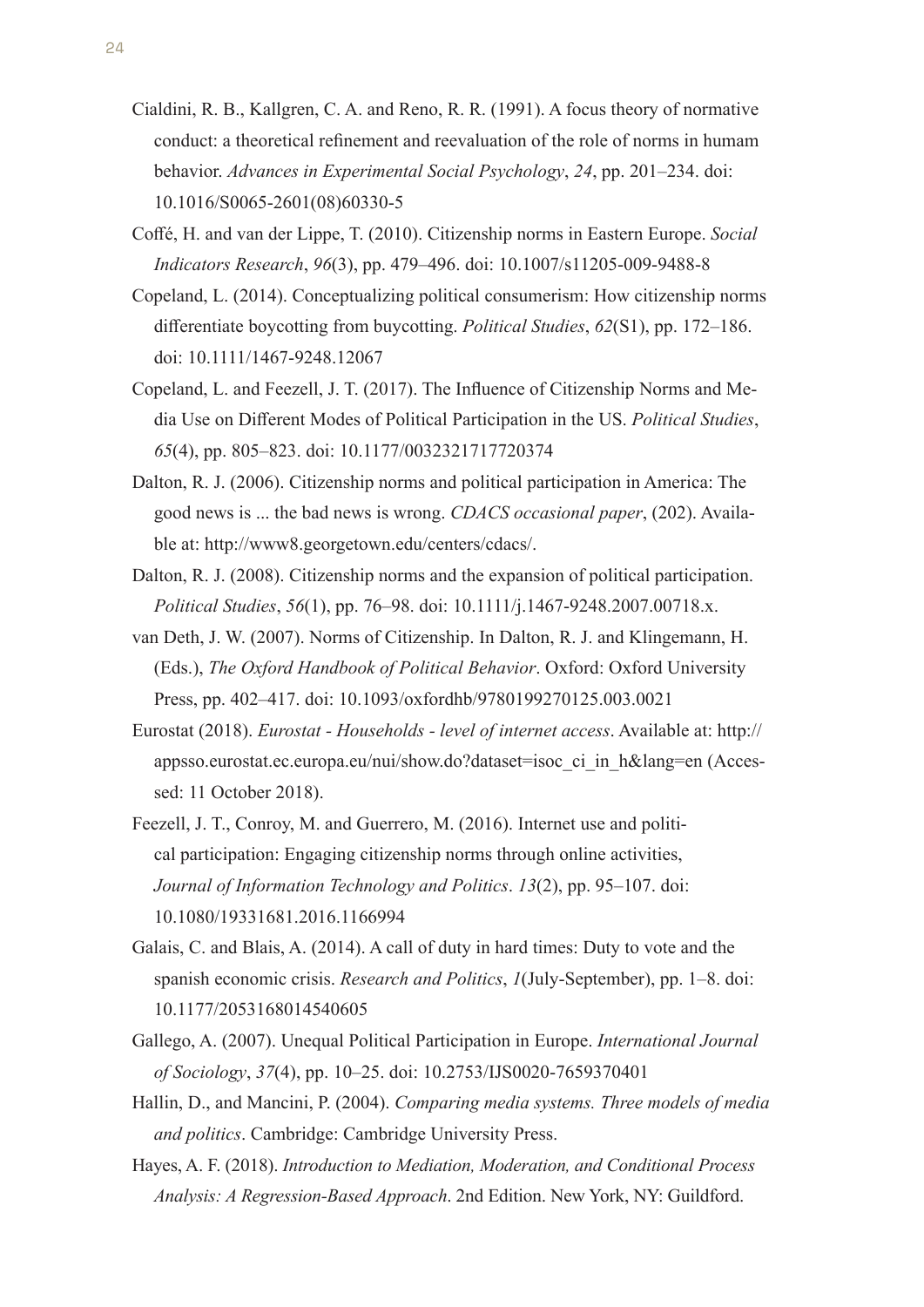- Hogg, M. A. and Reid, S. A. (2006). Social identity, self-categorization, and the communication of group norms. *Communication Theory*, *16*(1), pp. 7–30. doi: 10.1111/j.1468-2885.2006.00003.x.
- Hooghe, M., Oser, J. and Marien, S. (2016). A comparative analysis of "good citizenship": A latent class analysis of adolescents' citizenship norms in 38 countries. *International Political Science Review*, *37*(1), pp. 115–129. doi: 10.1177/0192512114541562
- Inglehart, R. (1990). *Culture Shift in Advanced Industrial Society*. Princeton, NJ: Princeton University Press.
- Inglehart, R. and Welzel, C. (2005). *Modernization, Cultural Change and Democracy: The Human Development Sequence*. New York, NY: Cambridge University Press.
- Kern, A., Marien, S. and Hooghe, M. (2015). Economic Crisis and Levels of Political Participation in Europe (2002–2010): The Role of Resources and Grievances. *West European Politics*, *38*(3), pp. 465–490. doi: 10.1080/01402382.2014.993152
- Lapinski, M. K. and Rimal, R. N. (2005). An Explication of Social Norms. *Communication Theory*, *15*(2), pp. 127–147. doi: 10.1093/ct/15.2.127
- Loader, B. D., Vromen, A. and Xenos, M. A. (2014). *The Networked Young Citizen Social Media, Political Participation and Civic Engagement*. London: Routledge.
- Marien, S., Hooghe, M. and Quintelier, E. (2010). Inequalities in non-institutionalised forms of political participation: A multi-level analysis of 25 countries. *Political Studies*, *58*(1), pp. 187–213. doi: 10.1111/j.1467-9248.2009.00801.x
- Mutz, D. C. and Young, L. (2011). Communication and public opinion: Plus Ça change? *Public Opinion Quarterly*, *75*(5), pp. 1018–1044. doi: 10.1093/poq/nfr05
- Newman, N. et al*.* (2017). *Reuters Institute Digital News Report 2017*.
- Norris, P. and Inglehart, R. (2009). *Cosmopolitan Communications: Cultural Diversity in a Globalized World*. Cambridge, MA: Cambridge University Press.
- Ohme, J. (2018). Updating citizenship? The effects of digital media use on citizenship understanding and political participation. Information, *Communication & Society,* 1–26. https://doi.org/10.1080/1369118X.2018.1469657
- Rimmer, T. and Weaver, D. (1987). Different Questions, Different Answers? Media Use and Media Credibility. *Journalism Quarterly*, *64*(1), pp. 28–44. doi: 10.1177/107769908706400104
- De Rooij, E. A. (2012). Patterns of immigrant political participation: Explaining differences in types of political participation between immigrants and the majority population in western Europe. *European Sociological Review*, pp. 455–481. doi: 10.1093/esr/jcr010